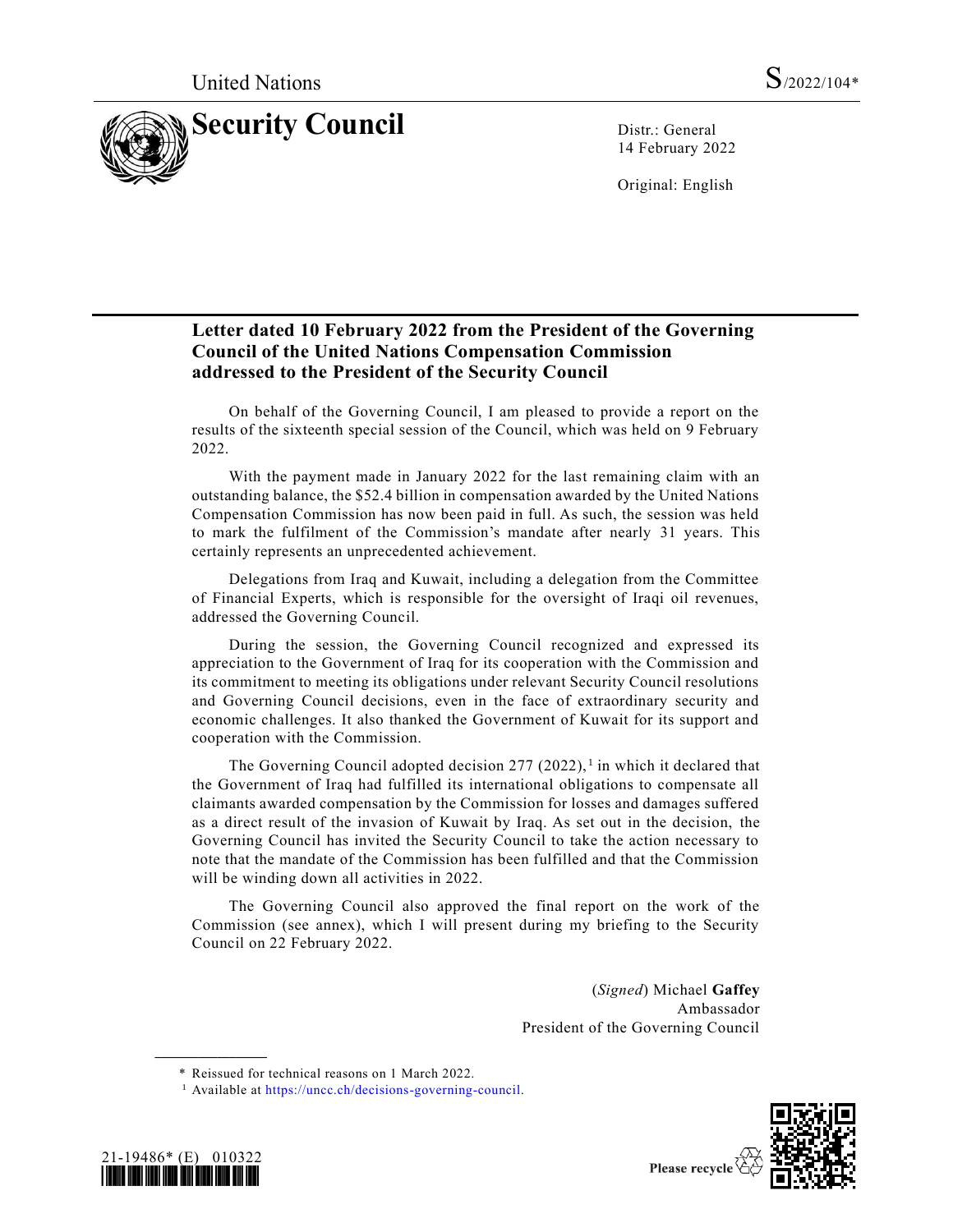#### **Annex**

## **Final report of the Governing Council of the United Nations Compensation Commission to the Security Council on the work of the Commission**

# Contents

|             |                                                                                      | Page           |
|-------------|--------------------------------------------------------------------------------------|----------------|
| I.          |                                                                                      | 3              |
| II.         |                                                                                      | 3              |
| III.        |                                                                                      | 3              |
| IV.         | Level of contribution of Iraq to the United Nations Compensation Fund                | $\overline{4}$ |
| V.          |                                                                                      | 6              |
| VI.         |                                                                                      | 7              |
| VII.        |                                                                                      | 7              |
| VIII.       |                                                                                      | 10             |
| IX.         |                                                                                      | 10             |
| $X_{\cdot}$ | Payment process and steps taken to ensure transparency and accountability            | 11             |
| XI.         |                                                                                      | 12             |
| XII.        | Environmental claims and Follow-up Programme for Environmental Awards                | 13             |
| XIII.       | Duplicate claim awards and other claims raising multiple recovery issues             | 15             |
| XIV.        |                                                                                      | 16             |
|             | Administrative costs of the United Nations Compensation Commission<br>A <sub>1</sub> | 16             |
|             | <b>B</b> .                                                                           | 16             |
|             | $\mathcal{C}$ .                                                                      | 17             |
| $XV$ .      |                                                                                      | 17             |
|             |                                                                                      |                |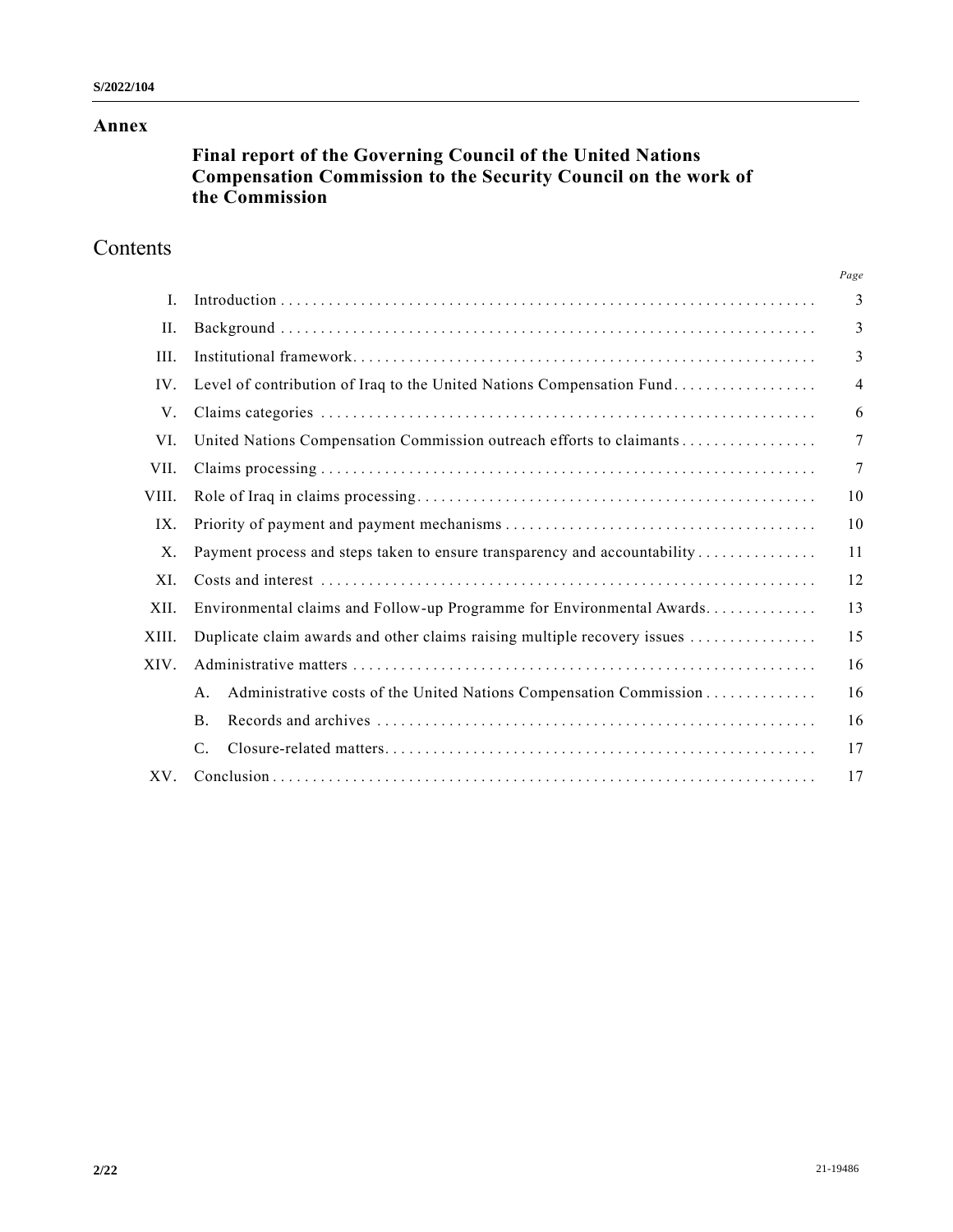### **I. Introduction**

1. The present report is the final report of the Governing Council of the United Nations Compensation Commission to the Security Council on the work of the Commission. Although the Governing Council has submitted regular progress updates to the Security Council, the present report is intended to provide a summary of its work since the Commission was established in 1991.

2. The final payment in the amount of \$629,324,488 made on 13 January 2022 towards the Commission's last outstanding compensation award marks the fulfilme nt of the Commission's mandate after more than 30 years. While that period of time may seem excessive, it is important to note that the resolution of almost 2.7 million claims with an asserted value of \$352 billion over such a period has no precedent in the history of international claims resolution. That accomplishment is noteworthy and has contributed to post-conflict reconciliation, demonstrating the value and importance of international law.

### **II. Background**

3. The Commission was established in accordance with the fundamental principles of the Charter of the United Nations. Its authority is derived from Chapter 7 of the Charter, which concerns actions taken by the Security Council to maintain or restore international peace and security.

4. In paragraph 16 of its resolution [687 \(1991\),](https://undocs.org/en/S/RES/687(1991)) the Security Council affirmed that Iraq was liable under international law for any direct loss, damage – including environmental damage and the depletion of natural resources – or injury to foreign Governments, nationals and corporations as a result of its unlawful invasion and occupation of Kuwait.

5. In paragraph 18 of the same resolution, the Security Council decided to create a fund to pay compensation for claims falling within paragraph 16 and to establish a commission to administer the fund. In paragraph 19 of the resolution, it directed the Secretary-General to develop and present to it for decision recommendations for the fund to be established in accordance with paragraph 18 and for a programme to implement the decisions in paragraphs 16 to 18.

6. On 20 May 1991, the Security Council adopted resolution [692 \(1991\),](https://undocs.org/en/S/RES/692(1991)) in which it decided to establish the United Nations Compensation Fund and the United Nations Compensation Commission, as recommended by the Secretary-General in his report to the Council dated 2 May 1991 [\(S/22559\)](https://undocs.org/en/S/22559). In the report, the Secretary-General had outlined the structure, composition and functions of the proposed commission and recommended that it be established as a subsidiary organ of the Security Council and consist of a governing council, panels of commissioners and a secretariat. The fund would be funded by Iraq through contributions amounting to a percentage of its revenue from sales of petroleum and petroleum products.

#### **III. Institutional framework**

7. In accordance with the above-mentioned report of the Secretary-General, the Governing Council was established as the policymaking organ of the Commission.

8. As a subsidiary organ of the Security Council, the Governing Council was composed of the representatives of the current members of the Security Cou ncil at any given time and elected its own President and Vice-Presidents, all of whom were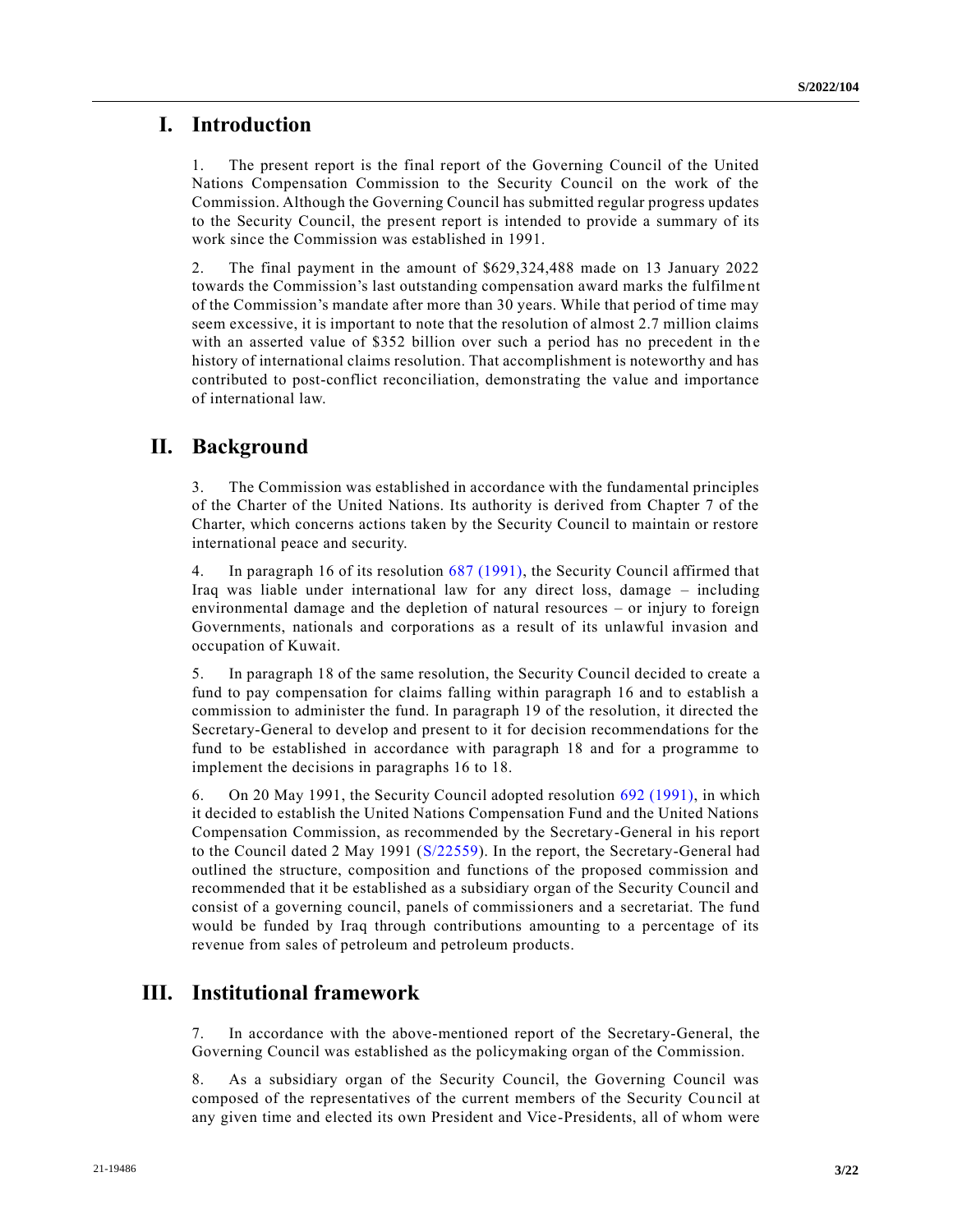representatives of non-permanent members of the Security Council, for two-year terms.

9. At its first formal session, in July 1991, the Governing Council adopted guidelines for the conduct of its work. The guidelines provided for decisions to be taken by a majority of at least nine members, as in the Security Council, with the exception of decisions related to ensuring that payments were made to the Fund, which required consensus. It is worth noting that all 277 decisions of the Governing Council were adopted by consensus.

10. In its first few sessions, the Governing Council adopted a number of decisions in which it set out the criteria for the compensability of claims, the rules and procedures for processing claims, the guidelines for the administration and financing of the Fund and the procedures for the payment of compensation.

11. The Governing Council delegated responsibility for reviewing claims, including all fact-finding and legal reasoning, to the panels of Commissioners. The Commissioners were nominated by the Secretary-General and appointed by the Council. In total, there were 19 panels of Commissioners made up of internationally recognized experts from more than 30 countries in fields such as law, finance, accountancy, insurance, engineering and environmental damage assessment.

12. The role of the panels was set out in article 33 (1) of the Commission's provisional rules for claims procedures [\(S/AC.26/1992/10\)](https://undocs.org/en/S/AC.26/1992/10), in which it was stated that, after receiving claims from the Executive Secretary, Commissioners would examine them and meet to deliberate and prepare their recommendations to the Governing Council.

13. The panels were entrusted with three tasks. First, they were required to determine whether the various types of losses alleged by the claimants were within the jurisdiction of the Commission, i.e. whether the losses were a direct result of the invasion and occupation of Kuwait by Iraq. Second, they were required to verify whether alleged losses compensable in principle had in fact been incurred by the claimant. Third, they were required to determine whether those compensable losses had been incurred in the amounts claimed and, if not, to determine the appropriate quantum for the loss on the basis of the evidence provided to the panel.

14. The Governing Council and the panels of Commissioners were supported by a secretariat, headed by an Executive Secretary. The role of the secretariat was described in section I of the report of the Secretary-General, in which it was stated that, under the direction of the Executive Secretary, the secretariat would carry out such tasks as might be assigned to it by the Council and the Commissioners, in particular the technical administration of the Fund and the provision of secretariat services to the Council and the Commissioners.

15. At the height of claims processing, the secretariat comprised more than 300 staff members, the majority of whom were lawyers, accountants and loss adjusters.

## **IV. Level of contribution of Iraq to the United Nations Compensation Fund**

16. The Security Council, in its resolution [687 \(1991\),](https://undocs.org/en/S/RES/687(1991)) directed the Secretary-General to develop and present to it the appropriate level of contribution of Iraq to the Fund, based on a percentage of the proceeds derived from the sale of its exports of petroleum and petroleum products. The requirements of the people of Iraq, external debt service and the needs of the Iraqi economy were to be taken into consideration when determining the level.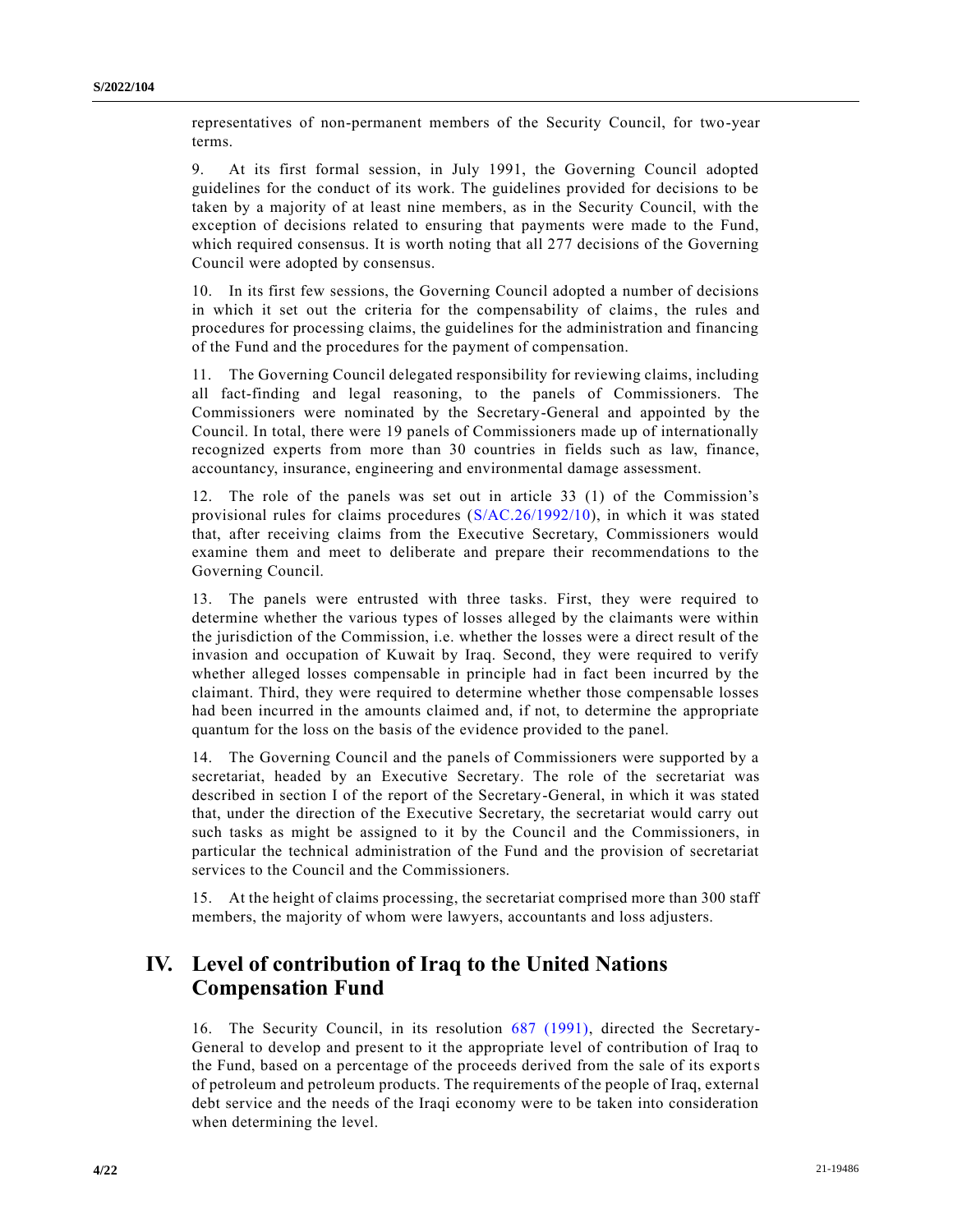17. In its resolution [705 \(1991\),](https://undocs.org/en/S/RES/705(1991)) the Security Council endorsed the Secretary-General's suggestion as set out in his note of 30 May 1991 [\(S/22661\)](https://undocs.org/en/S/22661), in which he proposed that compensation to be paid by Iraq through the Commission mechanism should not exceed 30 per cent of the annual value of the exports of petroleum and petroleum products from Iraq.

18. The resolution provided for the level to be reviewed from time to time in the light of the data and assumptions contained in the note of the Secretary-General, with the review to take place within the Governing Council, pursuant to the mandate contained in paragraphs 6 and 7 of Security Council resolution [692 \(1991\).](https://undocs.org/en/S/RES/692(1991)) The responsibility of the Governing Council was reiterated in paragraph 4 of Security Council resolution [706 \(1991\)](https://undocs.org/en/S/RES/706(1991)) and in paragraph 10 of its resolution [778 \(1992\),](https://undocs.org/en/S/RES/778(1992)) in which it was stated that the percentage of the contribution of Iraq to the Fund should remain the same until such time as the Governing Council decides otherwise. As a result, the level of the contribution of Iraq to the Fund was a standing item on the agenda of every session of the Governing Council since the second session in October 1991.

19. The level was maintained at 30 per cent in a number of subsequent Security Council resolutions until the adoption of resolution [1330 \(2000\),](https://undocs.org/en/S/RES/1330(2000)) in which the percentage of income from the sale of Iraqi petroleum and petroleum products to be deposited into the Fund was reduced from 30 to 25 per cent to help to provide for the humanitarian needs of the Iraqi people.

20. The percentage was further reduced in Security Council resolution [1483 \(2003\),](https://undocs.org/en/S/RES/1483(2003)) in which the Council lifted sanctions imposed on Iraq following its invasion of Kuwait in 1990. In paragraph 21 of the resolution, the Council decided that 5 per cent of the proceeds from the sale of Iraqi petroleum and petroleum products would be deposited into the Fund and that, unless an internationally recognized representative Government of Iraq and the Governing Council, in the exercise of its authority over methods of ensuring that payments are made into the Fund, decide otherwise, that requirement should be binding on a properly constituted, internationally recognized representative Government of Iraq and any successor thereto.

21. In its resolution [1956 \(2010\),](https://undocs.org/en/S/RES/1956(2010)) the Security Council reaffirmed the 5 per cent level and further decided that 5 per cent of the value of any non-monetary payments of petroleum, petroleum products and natural gas made to service providers should also be deposited into the Fund.

22. Until December 2014, 5 per cent of the proceeds from oil export sales was deposited into the Fund. At that time, the Government of Iraq sought a one-year postponement of its deposit requirements given the extraordinary budgetary challenges associated with battling Da'esh. In response, and noting the support of Kuwait for the Iraqi request, the Governing Council held a special session on 18 December 2014 and adopted decision 272 (2014), in which it decided to postpone the deposit obligations of Iraq until 1 January 2016. In response to two further requests from Iraq, the Council granted two additional one-year postponements in its decisions 273 (2015) and 274 (2016).

23. At its eighty-third session, in October 2017, the Governing Council adopted decision 275 (2017), calling upon the Governments of Iraq and Kuwait to present options that would ensure the final payment of compensation towards the outstanding award by the end of 2021, to be considered at a special session of the Council. In doing so, the Council stressed the importance of the integrity of the Commission and of bringing its mandate to a conclusion. At a special session held on 21 November 2017, the Council welcomed the proposal for deposits to be resumed into the Fund in 2018 put forward by the Government of Iraq and accepted by the Government of Kuwait. Consistent with that proposal, the Council adopted decision 276 (2017),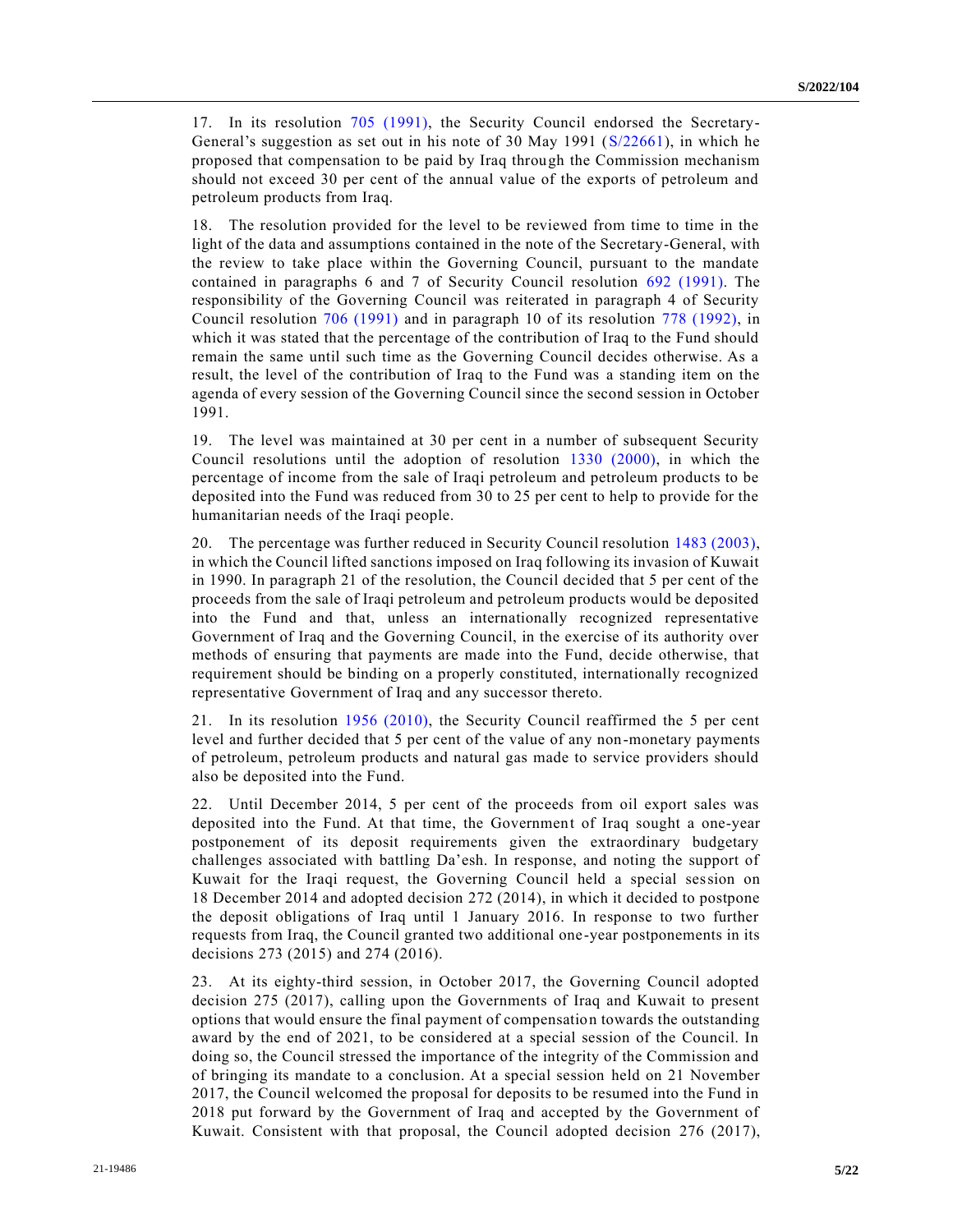which provided for 0.5 per cent of oil proceeds to be deposited into the Fund in 2018, increasing to 1.5 per cent in 2019 and to 3 per cent in 2020, at which level it was to remain until the outstanding compensation was paid in full.

### **V. Claims categories**

24. During its early sessions, the Governing Council established six claims categories (A to F), each of which had the following subcategories:

(a) Category A claims were for departure from Kuwait or Iraq as a result of the invasion and occupation of Kuwait by Iraq during the period from 2 August 1990 to 2 March 1991. The Council fixed the amount of compensation for successful claimants in this category at \$2,500 for individuals and \$5,000 for families;

(b) Category B claims were for serious personal injury or for people whose spouse, child or parent had been injured or died as a result of the invasion and occupation of Kuwait by Iraq. The Council fixed the amount of compensation for successful claimants in this category at \$2,500 for each injury or death and up to \$10,000 for families (moreover, if the actual loss in question was greater than \$2,500, payments were treated as interim relief and claims for additional amounts could be submitted in other appropriate categories);

Category C claims were for individual claims for damages up to \$100,000 grouped under nine loss types: departure from Iraq or Kuwait, personal injury, mental pain and anguish, loss of personal property, loss of bank accounts, stocks and other securities, loss of income or support, loss of real property, business losses and any losses not covered by the other groupings;

(d) Category D claims were for individual claims for damages above \$100,000 with the same loss types as category C;

(e) Category E claims were for direct loss, damage or injury to corporate or other private legal entities and public sector enterprises;

(f) Category F claims were for direct loss, damage or injury to Governments and international organizations, including claims for loss or expense incurred in evacuating nationals or in providing relief to nationals, damage to diplomatic premises, loss of and damage to government property and damage to the environment and public health.

25. For processing purposes, category E and F claims were further subdivided into specific areas. Category E1 claims were claims submitted by or on behalf of corporations in the oil sector. Category E2 claims were claims filed by or on behalf of non-Kuwaiti corporations and other business entities, excluding oil sector, construction or engineering and export guarantee claims. Category E3 claims were non-Kuwaiti construction or engineering claims. Category E4 claims were Kuwaiti corporate claims, excluding oil sector and construction or engineering claims. Category E/F claims were export guarantee and insurance claims submitted under both categories E and F. Category F1 claims were government claims, predominantly for the costs of evacuating citizens and for damage to diplomatic and consular property in Iraq or Kuwait. Category F2 claims were claims of the Governments of Jordan and Saudi Arabia, and category F3 claims were those of the Government of Kuwait. Category F4 claims were claims for environmental damage and the depletion of natural resources.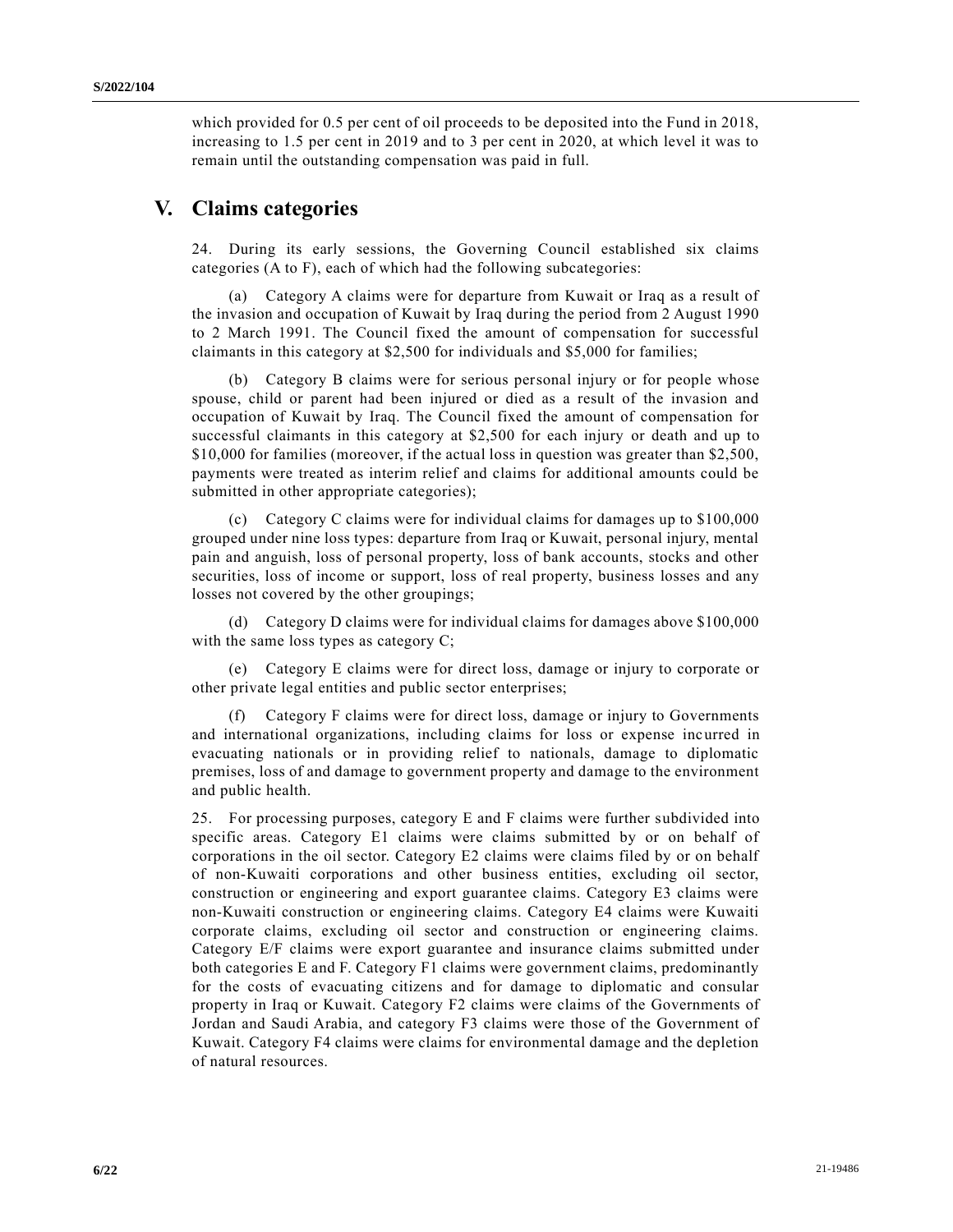## **VI. United Nations Compensation Commission outreach efforts to claimants**

26. The Commission's rules provided for Governments and international organizations to submit claims to it on their own behalf and on behalf of their nationals; as such, claimants were not able to file claims directly with the Commission. Furthermore, all communications with respect to the submitted claims took place between the Commission secretariat and Governments through their permanent missions in Geneva and through international organizations.

27. As a result, the Commission focused its outreach activities on prospective claimant Governments and international organizations. Outreach activities conducted by the secretariat included the preparation and provision of written materials about the compensation programme and claims forms for Governments and international organizations, meetings with representatives of permanent missions in Geneva to provide information and to answer questions, missions to claimant countries to meet with government officials and the publication of information concerning the Commission in newspapers.

28. The submitting entities were responsible for distributing the claims forms and disseminating information about the Commission in order to assist claimants in the preparation of claims for submission.

29. As the secretariat reviewed claims forms that had been submitted, additional information was disseminated to submitting entities concerning common errors or omissions on the forms, and questions from claimants were answered by means of official communications through the submitting entities.

## **VII. Claims processing**

30. Ultimately, a total of approximately 2.7 million claims were submitted to the Commission by 113 entities, the vast majority by Governments on behalf of their nationals, corporations and/or themselves. The offices of three United Nations entities (United Nations Development Programme, Office of the United Nations High Commissioner for Refugees and United Nations Relief and Works Agency for Palestine Refugees in the Near East) could submit claims for individuals who were not in a position to have their claims filed by Governments, and a few corporate claims were submitted directly on an exceptional basis.

31. As a subsidiary organ of the Security Council, the Commission operated within the framework of the Council's resolutions, in particular resolutions [687 \(1991\),](https://undocs.org/en/S/RES/687(1991)) [692](https://undocs.org/en/S/RES/692(1991))  [\(1991\),](https://undocs.org/en/S/RES/692(1991)) [986 \(1995\)](https://undocs.org/en/S/RES/986(1995)) and [1483 \(2003\),](https://undocs.org/en/S/RES/1483(2003)) in which the Council established the Commission, its jurisdiction, its policy guidelines and its financing.

32. As was made clear in the resolutions, the Commission's mandate was to process claims and pay compensation for losses and damage suffered by individuals, corporations, Governments and international organizations as a direct result of the unlawful invasion and occupation of Kuwait by Iraq. The legal responsibility and liability of Iraq for the losses and damage was established by the Security Council and expressly accepted by the Government of Iraq. The Commission was thus neither a court nor a tribunal with an elaborate adversarial process. Rather, it was created as a claims resolution facility that could make determinations on a large number of claims in a reasonable time. As such, it operated more in an administrative manner than in a litigation format. Its claims processing procedures were prescribed by the Security Council, further elaborated in Governing Council decisions and implemented by the panels of Commissioners.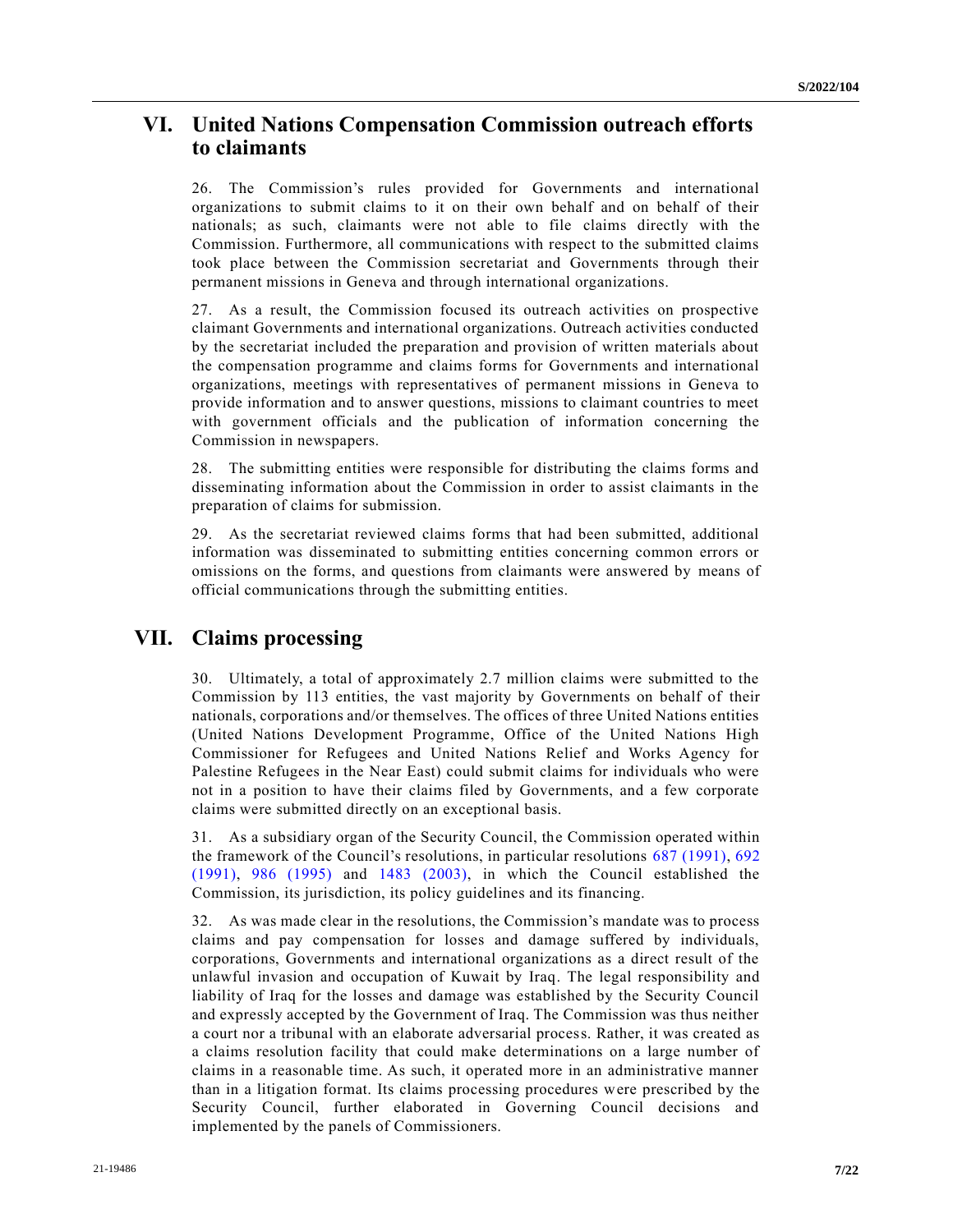33. In August 1991, the Governing Council issued its first decision (decision 1 (1991)) in order to establish criteria governing submission of the most urgent claims pursuant to resolution Security Council [687 \(1991\)](https://undocs.org/en/S/RES/687(1991)) within the first categories to be considered by the Commission. Shortly thereafter, the Governing Counc il developed criteria for assessing claims for personal injury, mental pain and anguish and for individual business losses (decisions 3 (1991) and 4 (1991)), established guidelines for the processing of expedited claims (decision 5 (1991)) and established arrangements for ensuring revenue to the Fund (decision 2 (1991)), to come into effect upon the removal of sanctions under Security Council resolution [661 \(1990\)](https://undocs.org/en/S/RES/661(1990)) (decision 6 (1991)).

34. Decisions taken by the Governing Council in 1992 included the development of criteria for assessing claims under additional categories (decisions 7 (1992), 8 (1992), 9 (1992) and 11 (1992)), the adoption of provisional rules for claims procedures (decision 10 (1992)) and the adoption of measures to avoid multiple recoveries by claimants (decision 13 (1992)). With much of the administrative and procedural groundwork in place, the claims processing exercise began.

35. The Commission is the first example of individuals having recourse to seek compensation from an aggressor State. The Governing Council granted priority to individual claimants in both the processing and payment of claims. Specifically, it decided to expedite and treat on an urgent basis the resolution of claims of individuals who were forced to leave Iraq or Kuwait (category A); the claims of those who suffered serious personal injuries or whose spouse, child or parent died (category B); and the claims of those who suffered personal losses of up to \$100,000 (category C). This humanitarian decision to focus first on urgent individual claims marked a significant step in the evolution of international claims practice.

36. Given the large numbers of claims in categories A and C, the relatively small amount of compensation sought by each claimant and the acceptance by Iraq of legal responsibility for damages arising directly from its invasion of Kuwait, a detailed individual review of these urgent individual claims was neither warranted nor feasible. To deal with the claims in an efficient, fair and impartial manner, the Commission employed a variety of internationally recognized mass claims processing techniques. Category B claims, on the other hand, being relatively few in number, allowed the panel concerned to resolve them largely through a claim-by-claim review.

37. With regard to claims in categories D, E and F, expedited procedures for resolution were limited as many of the claims were complex and involved large amounts of compensation, and because the rules required that each be reviewed individually. Nevertheless, measures were taken to ensure efficiency, fairness and equal treatment in processing the claims. To the extent that claims in a particular category or subcategory possessed similar legal and factual characteristics, the Commission attempted to resolve common issues and develop standard valuation methods during the panels' review of the first instalment of such claims. Once relevant legal and factual precedents had been established, the panels applied them as appropriate in their review of subsequent instalments of claims, thus limiting their work to the verification and valuation of the claims and the calculation of any allowable compensation.

38. The procedure leading up to and guiding the review of claims by the panels of Commissioners began with the registration of each claim and the organization and computer coding of the claim files. Where possible, this was followed by the grouping of claims according to loss types and the similarity of factual, legal and valuation factors. Next, a formal review of the claims was undertaken by the secretariat to check the compliance of the claims with certain formal requirements under the rules. If there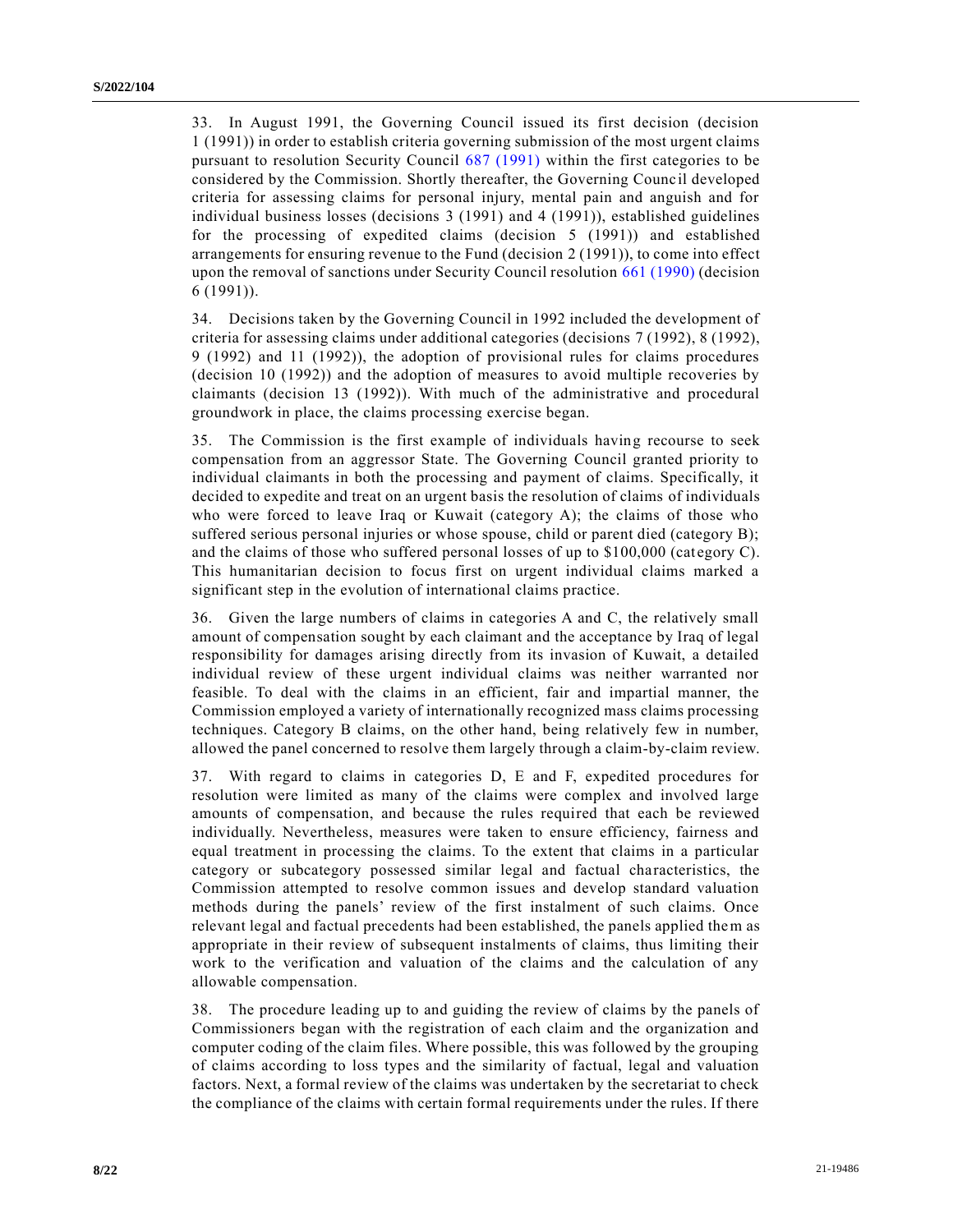were any deficiencies, the claimant was requested to make rectifications within the time period specified in the rules.

39. The Executive Secretary provided quarterly reports to the Governing Council pursuant to article 16 of the rules, which listed the total number of claims covered and, for each country, the relevant category and total amount of compensation sought. The reports also indicated significant factual and legal issues raised by the claims. They were shared with the Government of Iraq and the Governments and international organizations that had filed claims (whether on their own behalf or for other claimants), with an invitation to submit (for claims in categories D, E and F) any additional information and views that they had on the issues raised.

40. The secretariat, acting upon guidance from the panels, was able to request that a claimant provide further information and documentation deemed necessary to complete the file and to enable the Commissioners to perform a substantive review of the claims.

41. Claims were then submitted in instalments to the panel of Commissioners appointed to review the group of claims in question. The main criteria for the selection of claims for inclusion in an instalment were: the date of the filing of the claim; the compliance of the claim with the filing requirements of the rules; the homogeneity of the instalment with respect to types of claims, losses claimed and issues raised; geographical balance among the countries represented in the instalment; manageability of the instalment during the review period given to the panel; and the Commission's programme of work.

42. The submission of a particular instalment of claims to a panel of Commissioners was accompanied by the responses received from Iraq and claimant Governmen ts to relevant reports pursuant to article 16 of the rules, and any additional information provided by claimants in response to secretariat requests. Where appropriate, the results of on-site inspections undertaken at the request of the panel by the secretariat with outside expert consultants were also made available to the panel.

43. In most instances, the various sources of documentation and other evidence were sufficient for the panel to establish the facts of a claim, to determine whether the claim was a direct loss resulting from the unlawful invasion and occupation of Kuwait by Iraq and, where appropriate, to calculate the amount of compensation to be recommended to the Governing Council. Any further evidentiary input in the review process by either the claimants or Iraq depended on the extent to which the panel found such input to be necessary. For instance, in "unusually large or complex" claims, in particular those in which Iraq had been a contracting party, the relevant panel could decide to make claims files available to the Government of Iraq and to request additional written submissions from Iraq. Furthermore, the panels could invite both the claimants and Iraq to participate in oral proceedings (decision 114 (2000)).

44. It was expected that claims would be resolved by the panels within 6 months, with extensions of up to 12 months in cases of "unusually large or complex" claims and up to 18 months where the Governing Council so decided (decision 35 (1995)).

45. Upon completion of its review of a particular instalment of claims, each panel of Commissioners submitted a written report to the Governing Council on the claims received and, for each claim, the amount of compensation recommended, as well as brief explanations of the reasons for the recommendations.

46. The amounts recommended by the panels were subject to approval by the Governing Council, which could increase or reduce the amounts where it determined that this was required given the circumstances. Furthermore, while the Council could return a particular claim or group of claims for further review by the Commissioners, this was never done in practice.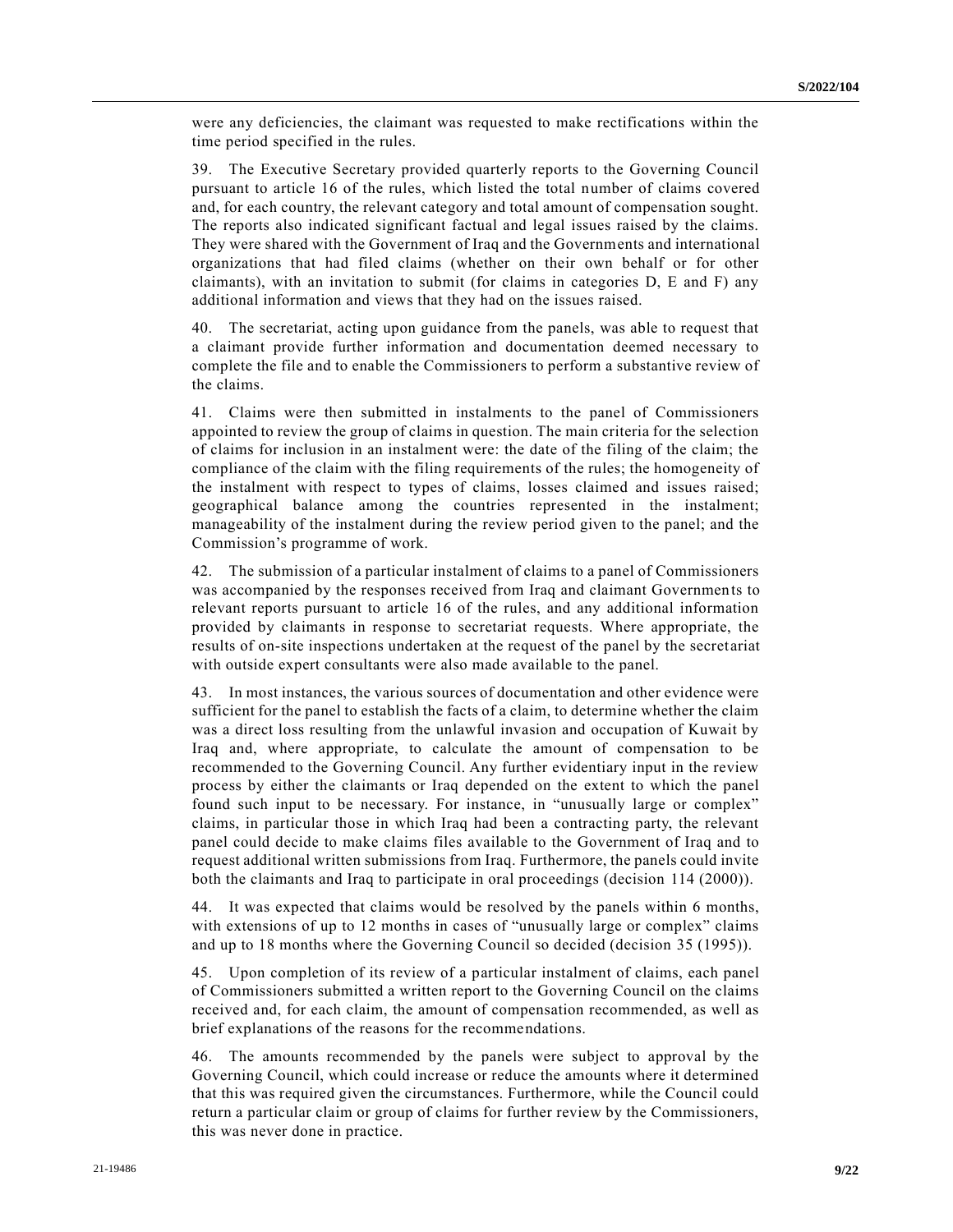47. Decisions taken by the Governing Council on compensation awards were final and not subject to appeal or review. All Council decisions and the associated panel reports are publicly available on the Commission's website, except for the identities of individual claimants and any other information determined by the panels to be confidential or privileged.

48. In 2004, with claims processing nearing conclusion, the Governing Council adopted decision 219 (2004), in which it decided that it would not accept any further requests for the filing of claims in any category.

49. By the time the claims processing concluded in 2005, 179 reports and recommendations from the panels of Commissioners had been considered and approved by the Governing Council, resulting in \$52.4 billion in compensation awarded to approximately 1.5 million claimants. This represents about 15 per cent of the \$352 billion claimed, reflecting the thorough review undertaken by the Commission.

50. Individual claims accounted for approximately 99.7 per cent of successful claimants, while corporate and public sector claims, as well as claims filed by Governments and international organizations, accounted for 77.7 per cent of the total amount awarded, i.e. \$41 billion of the \$52.4 billion awarded. Enclosure I contains a summary of the amounts awarded and paid by claims category, and enclosure II contains a summary of compensation awards by submitting entity and claims category.

### **VIII. Role of Iraq in claims processing**

51. The Government of Iraq had various opportunities to make its views known regarding claims before the Commission. Iraqi delegations regularly addressed sessions of the Governing Council, and working papers prepared by the Government were distributed to and considered by the Council. Iraqi delegates were able to meet with the President of the Council, the Executive Secretary and members of the secretariat.

52. In addition, as noted above, the rules, as well as various decisions taken by the Governing Council, provided opportunities for the Government of Iraq to probe and even rebut certain aspects of claims concerning significant technical, legal and factual issues, including substantive F4 environmental claims, and to submit its views through both written submissions and oral proceedings.

### **IX. Priority of payment and payment mechanisms**

53. In its decision 17 (1994), the Governing Council established basic principles for the distribution of compensation payments to successful claimants. As it was anticipated that the value of approved awards would far exceed the resources available in the Fund at any given time, the Council devised a mechanism for the allocation of available funds to successful claimants that gave priority to the three urgent categories of claims and that, within each category, would give equal treatment to similarly situated claims. Only when each successful claimant in categories A, B and C had been paid an initial amount of up to \$2,500 would payments commence for claims in other categories. Accordingly, the first phase of payment involved an initial payment of \$2,500 to each successful individual claimant in categories A, B and C. A total of more than \$3 billion was made available to approximately 1.5 million successful individual claimants in those categories during the first phase of payments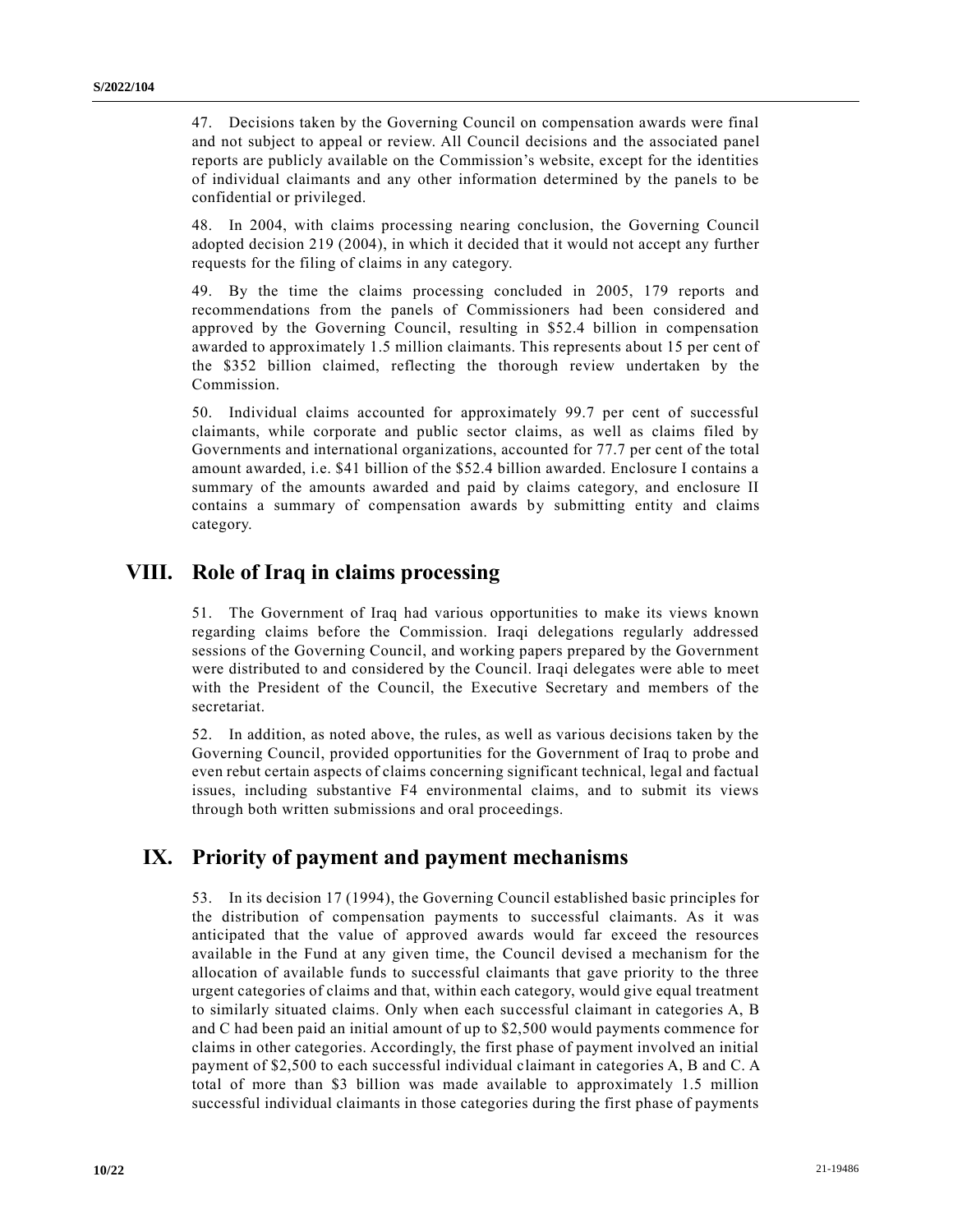and, for humanitarian reasons, all category B claims were paid in full by the end of 1996.

54. Pursuant to decision 73 (1999), a mechanism was established for the second phase of payments, continuing to provide priority of payment to individual claimants in categories A and C while also providing meaningful compensation to claimants in categories D, E and F. In accordance with the decision, payments of up to \$100,000 were subsequently made available to approved claims in all those categories in two rounds of payments comprising amounts of \$25,000 and \$75,000, respectively. A total of approximately \$5 billion was made available to almost 900,000 claimants during the second phase of payments. Successful category A and C claims that had been submitted during the regular filing period were paid in full by September 2000.

55. In accordance with decision 100/Rev.1 (2000), a mechanism was established for the third phase of payments, which commenced in October 2000. Successful claimants in categories D, E and F received an initial amount of up to \$5 million. Subsequent rounds of payments of up to \$10 million were made to successful claimants in the order in which they were approved. More than \$9 billion was made available to approximately 8,000 claimants during this phase.

56. A temporary payment mechanism was established under decision 197 (2003) in the light of the reduced income to the Fund as a result of the reduction of the deposit obligations of Iraq from 25 per cent to 5 per cent of the proceeds generated by the export sales of Iraqi petroleum and petroleum products under Security Council resolution [1483 \(2003\).](https://undocs.org/en/S/RES/1483(2003)) Under the mechanism, up to \$200 million from the Fund was made available for the payment of successful claims on a quarterly basis following each session of the Governing Council (from the forty-eighth to the fifty-first sessions). Successful claimants in all categories with outstanding awards received an initial amount of \$100,000 or the unpaid principal amount of the award, if less, with the disbursement of subsequent rounds of payments of \$100,000 to successful claimants in all categories in the order in which they were approved at the sessions mentioned above, until the available funds for distribution had been exhausted. This temporary mechanism was extended by the Governing Council at its fifty-second session, in its decision 227 (2004).

57. In September 2005, and in the light of the completion of the review of all claims and of the higher than anticipated income to the Fund, the Governing Council adopted decision 253 (2005), in which it lifted the ceiling of \$200 million and provided for the balance in the Fund to be made available for quarterly payments, with disbursement continuing in rounds of payments of \$100,000. Thereafter, the temporary payment mechanism was further revised, with payments increased to rounds of \$2 million under decision 256 (2005) in December 2005.

58. In 2009, with only nine claims remaining to be paid, the Governing Council adopted its last decision regarding the payment mechanism (decision 267 (2009)) and increased the quarterly rounds of payments to \$10 million, utilizing all available amounts in the Fund.

## **X. Payment process and steps taken to ensure transparency and accountability**

59. Awarded funds were sent by the Commission to the submitting entities (Governments and international organizations) that originally submitted the claims. As such, they were responsible for the distribution of compensation to successful claimants.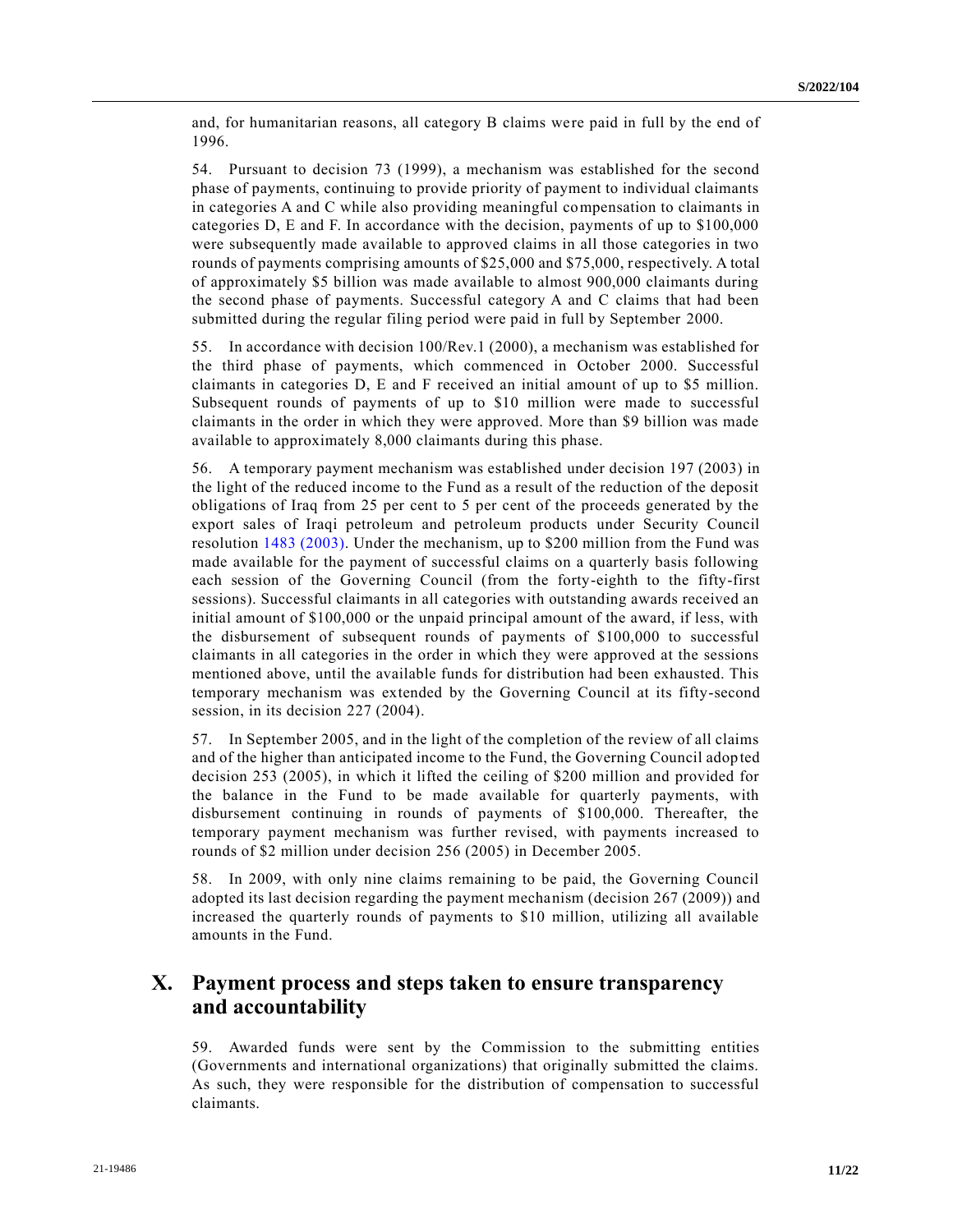60. Under Governing Council decision 18 (1994), submitting entities were required to distribute the funds made available by the Commission to successful claimants within six months of receiving payment and to report on payments made to claimants no later than three months thereafter. Furthermore, they were required to submit distribution reports to the Council within a certain time, describing the mechanisms for making payments to claimants and detailing the amount and date of payment. These reports enabled the Commission to monitor the distribution of compensation.

61. At its forty-ninth session, in September 2003, the Governing Council adopted an additional measure and decided that, thereafter, submitting entities would be required to provide an audit certificate, either with the submission of each payment distribution report or annually, within three months of the end of the calendar year, in order to enhance the transparency of the distribution of future payments.

62. Pursuant to Governing Council decision 48 (1998), awards not distributed within 12 months, for example where the submitting entity was unable to locate a claimant, were required to be returned to the Commission. The Council decided subsequently that further payments to Governments and international organizations were to be suspended in cases in which they failed to report on the distribution of funds or failed to return undistributed funds on time. Where funds were returned to the Commission, the Commission held the returned amount until the claimant was located, at which time the funds were returned to the submitting entity for distribution to the claimant.

63. At its fifty-sixth session, in June 2005, the Governing Council set 30 September 2006 as the definitive date for the location of and payment to previously unlocated claimants. As a result, any claimants located after that date were no longer entitled to receive their awards.

64. The issue of payment activities was a standing agenda item at sessions of the Governing Council, and reports on payment activities, the distribution of payments, transparency and the return of undistributed funds were considered by the Council. Submitting entities were ultimately 100 per cent compliant with their reporting obligations.

## **XI. Costs and interest**

65. Decision 18 (1994) of the Governing Council provided for submitting entities to offset their costs for the handling of claims by deducting a fee from payments made to claimants. The processing fee was capped at 1.5 per cent for awards payable to claimants in categories A, B and C and at 3 per cent for awards payable to claimants in categories D, E and F.

66. In their distribution reports, submitting entities set out any processing fees deducted, and all submitting entities complied with the parameters of decision 18 (1994).

67. With regard to the issue of costs incurred by claimants in preparing claims and submitting them to the Commission, the position of the Governing Council in relation to category A, B and C claims was relatively straightforward. In its decision 1 (1991), the Council did not provide for the compensability of claims preparation costs in categories A and B, and in paragraph 16 of the decision it specifically stated that the costs of attorneys' fees or other expenses for claims preparation associated with category C claims would not be compensated.

68. With respect to claims preparation costs for the other categories, the issue was discussed over the course of many sessions of the Governing Council, beginning at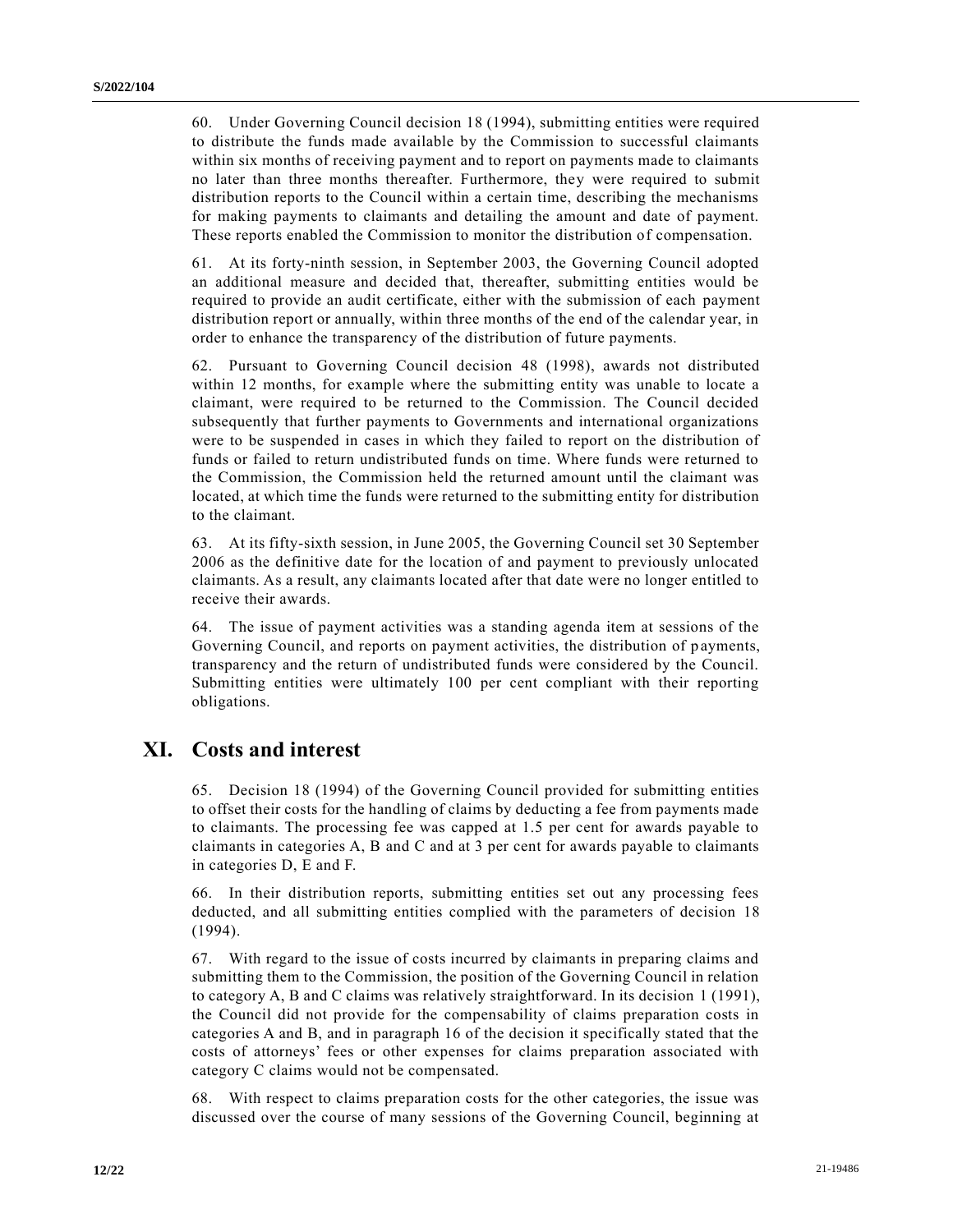its sixth session, in June 1992. After careful consideration, the Council adopted decision 250 (2005) at its fifty-sixth session, in which it stated that, taking into account all relevant circumstances, in particular the imminent completion of the Commission's claims processing programme and the unavailability of adequate funds, the Council would not give any further consideration to the issue of claims preparation costs.

69. On the matter of the payment of interest on claims awards, paragraph 2 of decision 16 (1992), adopted at the eighth session of the Governing Council, in December 1992, provided for the Council to consider the methods and the calculation of interest at the appropriate time, stating that interest would be paid after the principal amount of the awards had been paid. As with claims preparation costs, this issue was considered by the Council at a number of sessions and over the course of many years. With the Commission nearing the conclusion of the claims review process in 2005, the Council adopted decision 243 (2005), deciding to take no further action with respect to the issue of awards of interest, which effectively ruled out the payment of interest. This decision was largely due to the unavailability of funds, the timeline associated with paying interest to all successful claimants and the corresponding resource implications.

### **XII. Environmental claims and Follow-up Programme for Environmental Awards**

70. It is recalled that some 700 oil wells were set alight as Iraqi forces retreated from Kuwait at the end of the Gulf conflict, with an estimated 6 million barrels of oil per day burning for nearly 10 months. In addition, the construction of oil trenches, the piping of oil into the waters of the Persian Gulf, the laying of ordnance, the military mobilization of the allied forces, the movement of refugees and even the extinguishing of oil fires caused environmental damage throughout the region.

71. Under the terms of Security Council resolution [687 \(1991\),](https://undocs.org/en/S/RES/687(1991)) claims were admissible for environmental loss and the depletion of natural resources.

72. In paragraph 35 of its decision 7 (1992), the Governing Council provided guidance on compensable environmental loss and damage, including losses or expenses resulting from:

(a) Abatement and prevention of environmental damage, including expense s directly related to fighting oil fires and stemming the flow of oil in coastal and international waters;

(b) Reasonable measures already taken to clean and restore the environment or future measures that can be documented as reasonably necessary to clean and restore the environment;

(c) Reasonable monitoring and assessment of environmental damage for the purposes of evaluating and abating the harm and restoring the environment;

(d) Reasonable monitoring of public health and performance of medical screening for the purposes of investigating and combating increased health risks as a result of the environmental damage;

(e) Depletion of or damage to natural resources.

73. The review of the F4 environmental claims was deferred to the end of the programme of work, with the environmental claims team beginning its formal review of claims in 2000. Ultimately processed in five instalments, the claims proved uniquely complex, not only in terms of the volume and technical content of the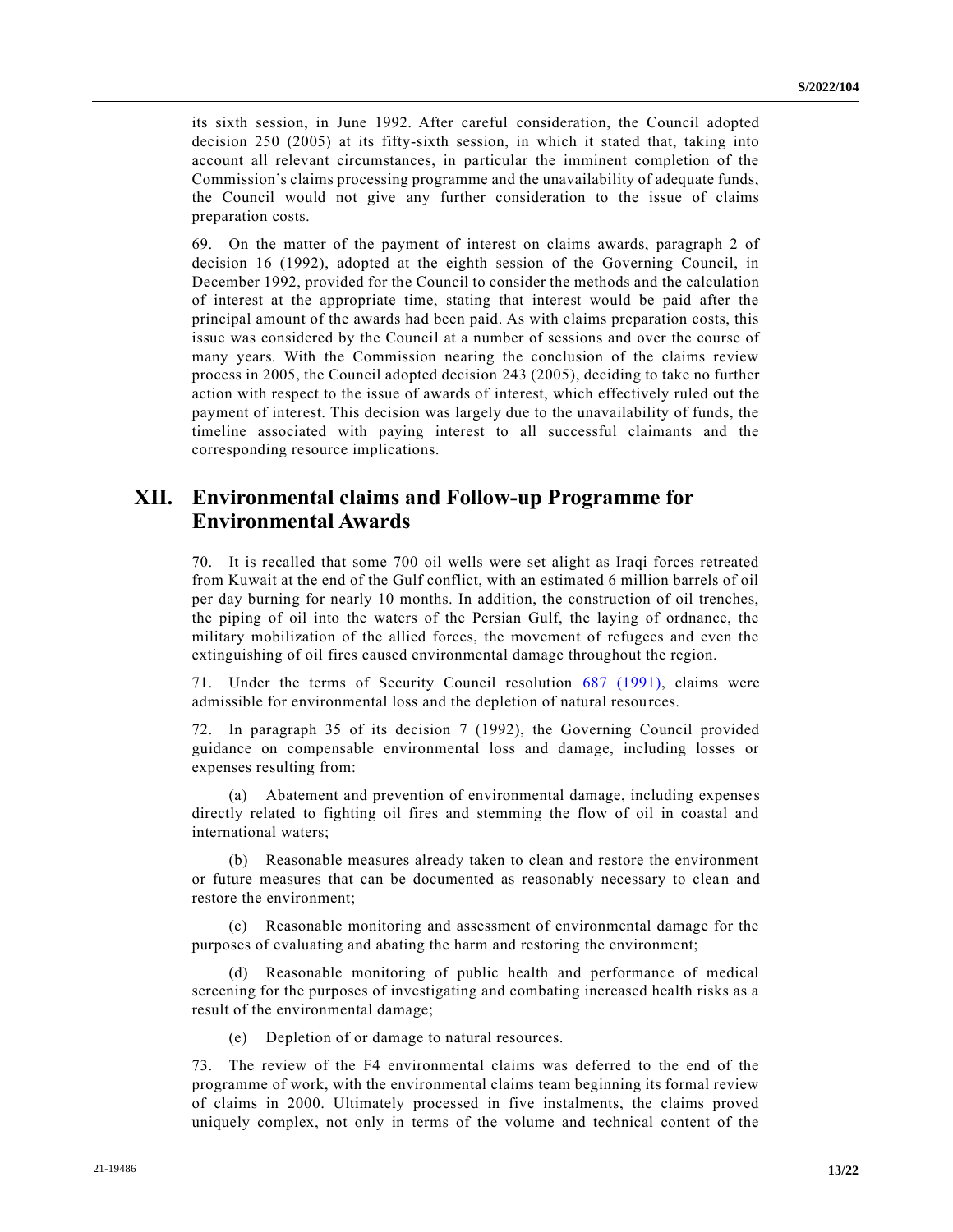substance of the claims themselves, but also in terms of the challenges posed from a legal standpoint. In this regard, several issues arose in the determination of what kinds of claims could be compensable under this category; for example, monitoring and assessment projects, loss of cultural heritage sites, determination of a sufficient causal link between the damage and the conflict given pre-existing environmental conditions, and a general absence of pre-conflict environmental baseline information.

74. The Commission received 168 environmental claims from 12 Governments seeking awards for damages totalling approximately \$85 billion. While the bulk of the claims were from Governments within the region (Islamic Republic of Iran, Jordan, Kuwait, Saudi Arabia, Syrian Arab Republic and Turkey), six non-regional Governments also submitted claims in respect of costs incurred in providing relevant assistance, primarily to Kuwait in extinguishing the oil well fires.

75. In undertaking their assessment of the claims, the Commissioners and the supporting experts complemented their review of claims materials with field visits and, often, many requests for additional information. As noted previously, oral hearings were also held during which the Government of Iraq was provided with an opportunity to review and defend complex and unprecedented claims. To enable Iraq to participate fully, \$14 million in technical assistance was provided to it from the Fund.

76. The processing of all environmental claims was concluded in June 2005, with a total of \$5.3 billion awarded for 109 successful environmental claims. Of that amount, \$4.3 billion was awarded to the Governments of the Islamic Republic of Iran, Jordan, Kuwait and Saudi Arabia in relation to environmental remediation and restoration claims for projects yet to be undertaken.

77. The remediation and restoration awards were based on the reports of the panel of Commissioners, which recommended not only the amounts to be awarded but also the technical elements of projects to be undertaken with the awarded funds. These technical elements included details such as specific geographical areas for remediation or restoration, technological approaches and restoration objectives. Given this unique feature of the environmental awards, and in response to a request from Iraq, the Governing Council established the Follow-up Programme for Environmental Awards under decision 258 (2005) to monitor both the financial and the technical implementation of environmental projects being undertaken by participating Governments with F4 funds, in order to ensure financial transparency and technical compliance with the panel's recommendations.

78. The Programme had the full support of the participating Governments (Islamic Republic of Iran, Jordan, Kuwait and Saudi Arabia) and was funded by the four Governments from a prorated portion of their respective awards. There were 13 environmental remediation and restoration claims, as well as some monitoring and assessment claims, that were covered under the Programme.

79. The Programme provided for third-party oversight by independent reviewers. Given that it was anticipated that many of the projects subject to the Programme would be completed long after the payment of the final compensation award, it was designed with sufficient flexibility to permit adaptation when the Commission shuts down its operations. In the light of this, in 2011, the Governing Council decided that the mandate of the Programme could be fulfilled in the near term upon establishment of certain systems and controls. In taking this decision, the Council considered the views of the participating Governments and Iraq.

80. In 2013, the Governing Council determined that it was satisfied with the adequacy of the systems and controls established by the participating Governments and declared the Programme closed and its mandate fulfilled. At that time, the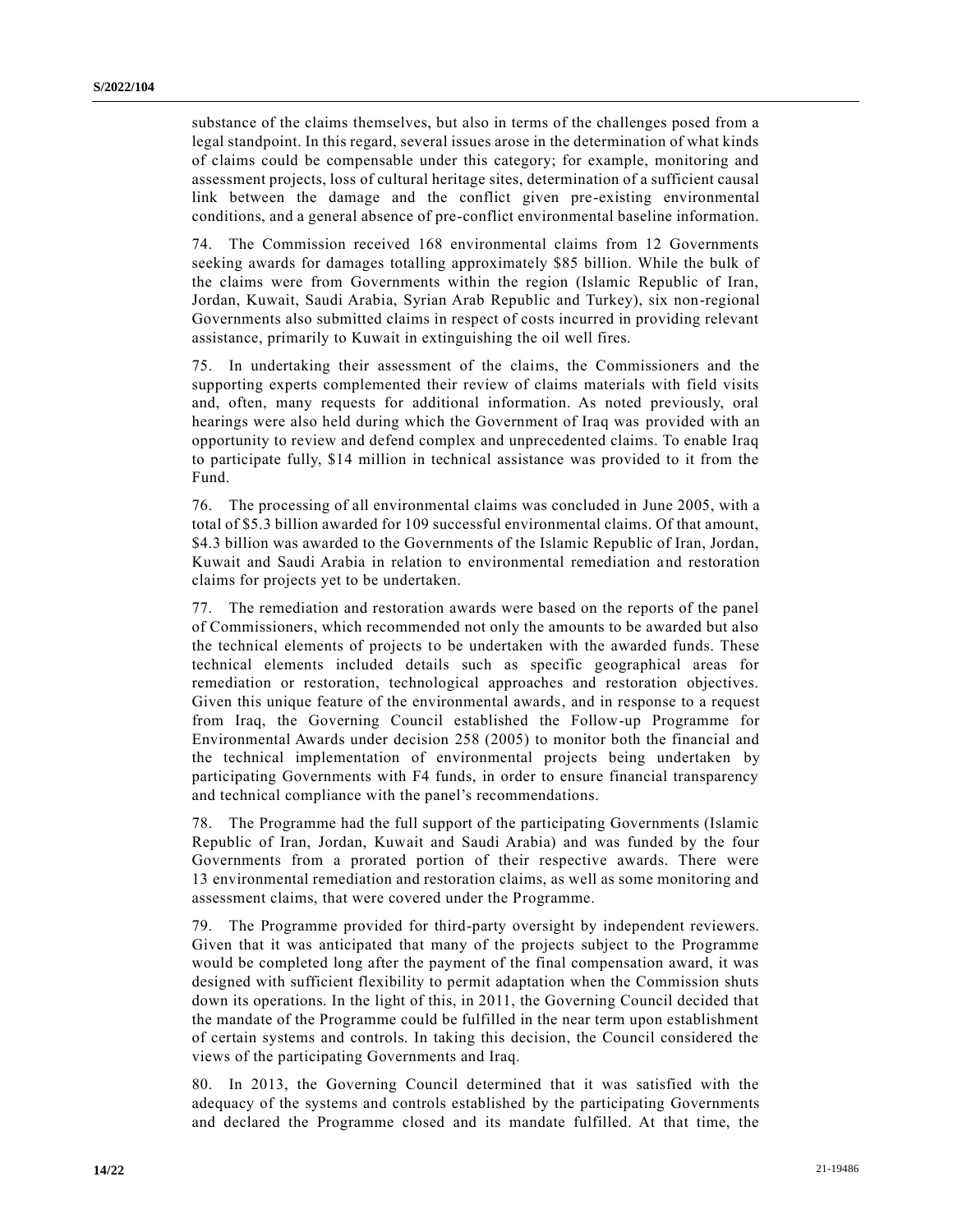participating Governments with projects that were still to be implemented (Jordan, Kuwait and Saudi Arabia) provided written assurances to the Council for the execution of the project plans, the maintenance of the frameworks that they established and the expenditure of the awarded funds on those plans. These assurances also provided for annual reporting on progress towards implementation to the Governing Council and, upon conclusion of the Commission's mandate, to the Security Council unless it decides otherwise.

81. The Governments have provided annual progress reports to the Commission since 2014. As a number of projects have not yet been fully implemented, the Governing Council has called on those Governments to now report annually to the Security Council in accordance with the assurances. The Gulf War of 1991 resulted in one of the worst environmental disasters in history, and some of the reme diation and restoration projects are unprecedented in nature and magnitude. The continued requirement to submit progress reports sends a strong message on behalf of the United Nations that funds must continue to be used consistently with the purposes for which they were awarded.

## **XIII. Duplicate claim awards and other claims raising multiple recovery issues**

82. The Commission took steps to minimize the risk of multiple claims being filed by the same claimant or more than one family member for the same losses. There were inherent technological limitations on the ability of the Commission to identify all duplicates and, as such, submitting entities also played an important role. In submitting claims, claimants were required under decision 1 (1991) of the Governing Council to provide affirmation that they had not filed another claim for similar losses with the Commission, and the submitting entities were also required to provide affirmation that, to the best of their knowledge, according to the information available to them, the individuals in question were its nationals or residents and they had no reason to believe that the information provided by the claimants was incorrect. In addition, as submitting entities were responsible for the distribution of the awards to claimants, they were asked to keep accurate records of the persons to whom awards were paid in order to minimize the risk of multiple payments for the same claim and to report any duplicates to the Commission.

83. In 2003, the issue of duplicate and other claims raising multiple recovery issues came to light primarily in connection with category A and C claims (fixed amounts for departure from Kuwait and individual losses of up to \$100,000). The Governing Council considered these claims together with those in category B (death or serious injury) as urgent humanitarian claims to be reviewed on an expedited basis and, as such, they were subject to mass claims processing techniques.

84. The Commission carried out an extensive investigation to identify potential duplicates. As a result of the investigation, approximately \$82.9 million in duplicates and overawarded amounts was identified in relation to 30,000 claims. These awards were corrected under article 41 of the provisional rules for claims proced ures. As some of the corrections related to awards that had not yet been paid, the amount to be recovered was in effect \$74.9 million and recorded as accounts receivable in the 2007 financial statements.

85. The Governing Council subsequently directed that various recovery measures be undertaken. The 70 affected Governments and other submitting entities were required to undertake best efforts to recover overawarded amounts from the claimants and return the funds to the Commission within set deadlines. While a small amount was returned, the majority of the submitting entities had limited success, due largely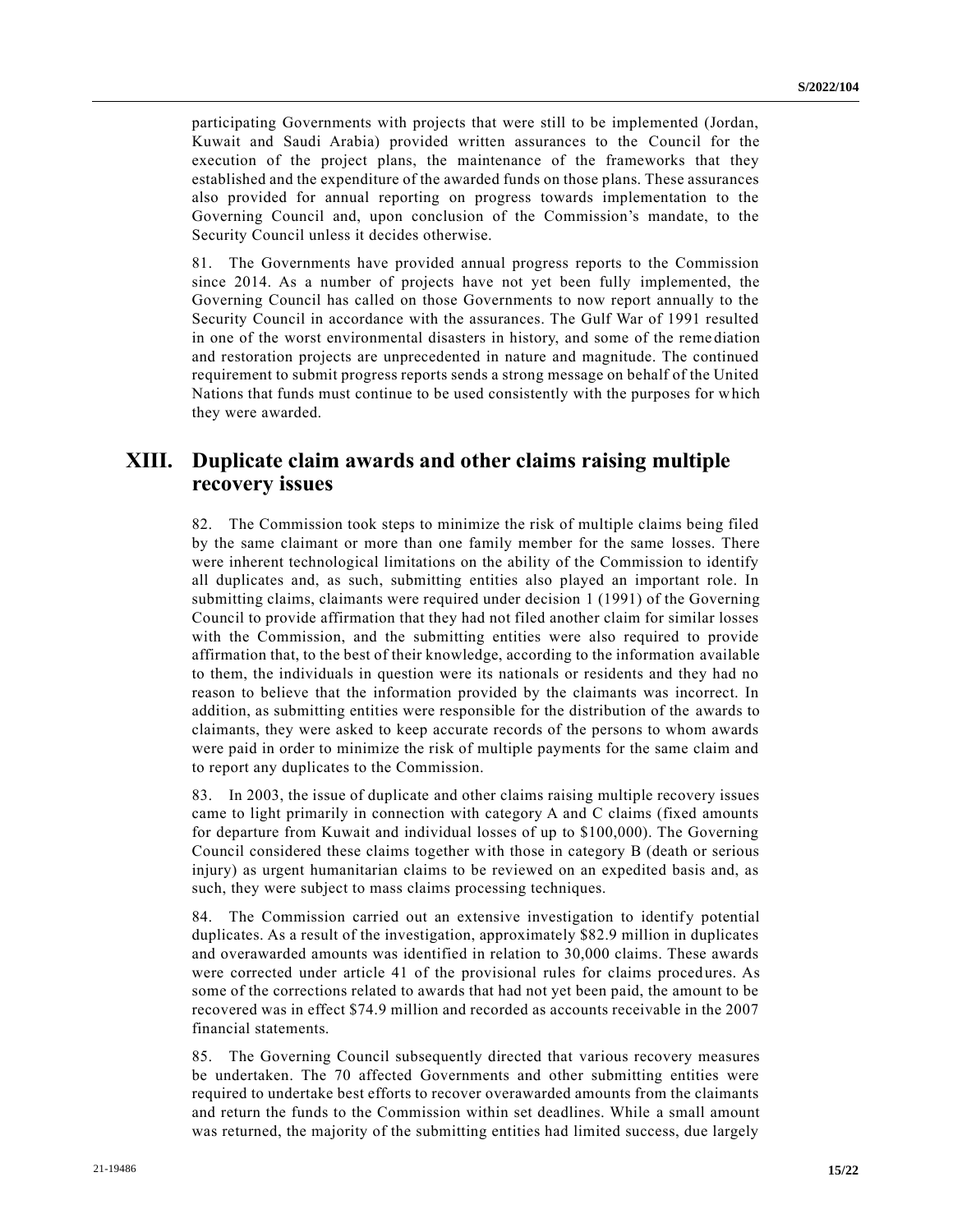to the passage of time since the awards were paid. In addition to the best efforts exercise, the Governing Council directed that set-offs be applied to Governments with governmental or quasi-governmental awards still to be paid.

86. As a result of these measures, identified duplicates and overawarded amounts were reduced to \$30.1 million. That amount was ultimately written off with the approval of the United Nations Controller, who noted that a small percentage of overpayments was to some extent inevitable in the normal course of the Commission's operations. In this regard, the total amount written off represents about 0.1 per cent of the total amount claimed by individual claimants, about 0.26 per cent of the total amount awarded to individual claimants (\$11.7 billion) and about 0.06 per cent of the total amount awarded by the Commission (\$52.4 billion). This represents a very low error rate in the context of mass claims processing and the technology in place during the early stages of claims processing.

## **XIV. Administrative matters**

#### **A. Administrative costs of the United Nations Compensation Commission**

87. It is recalled that the report of the Secretary-General pursuant to paragraph 19 of Security Council resolution [687 \(1991\)](https://undocs.org/en/S/RES/687(1991)) provided for the expenses of the Commission to be borne by the Fund.

88. From its inception in 1991 to 2022, administrative expenses totalled \$426 million. This figure represents approximately 0.12 per cent of the \$352.5 billion claimed and 0.81 per cent of the awarded amount of \$52.4 billion. The administrative costs of the Commission were comparatively low given that they included the establishment of the Commission, the receipt of claims, all stages of claims processing and the payment of compensation awards over a period of more than 30 years. The application of mass claims processing techniques, where appropriate, contributed to a reduction in costs. In addition, following the conclusion of claims processing in 2005, the phasing out of the Commission began with a residual Commission and a much-reduced secretariat in place since 2007.

#### **B. Records and archives**

89. In the bulletin of 26 December 2019 on the records of the Commission [\(ST/SGB/2019/9\)](https://undocs.org/en/ST/SGB/2019/9), which is based on policies regarding the archiving of records and access to archived or stored records approved by the Governing Council, the Secretary-General set out the regime for the archiving, disposition, management, preservation, storage and use of, and access to, the records of the Commission.

90. The majority of the work relating to the disposition of the Commission's archives, both paper and electronic records, has been completed. Category 1 records, which are those considered to be of historical or precedential value, e.g. claims review procedures and evidentiary matrices, established procedures such as standard operating procedures and Governing Council records not in the public domain, have been transferred to the Archives and Records Management Section in New York. The digital archive is also in the custody of the Section and is kept in secure conditions in its repositories. The remaining archiving activities will be concluded before the dissolution of the Commission.

91. In the bulletin, the Secretary-General provided for claims files (category 2 records) and supporting documentation to be disposed of seven years after payment in full of the claim award. As the requisite seven years has passed with respect to all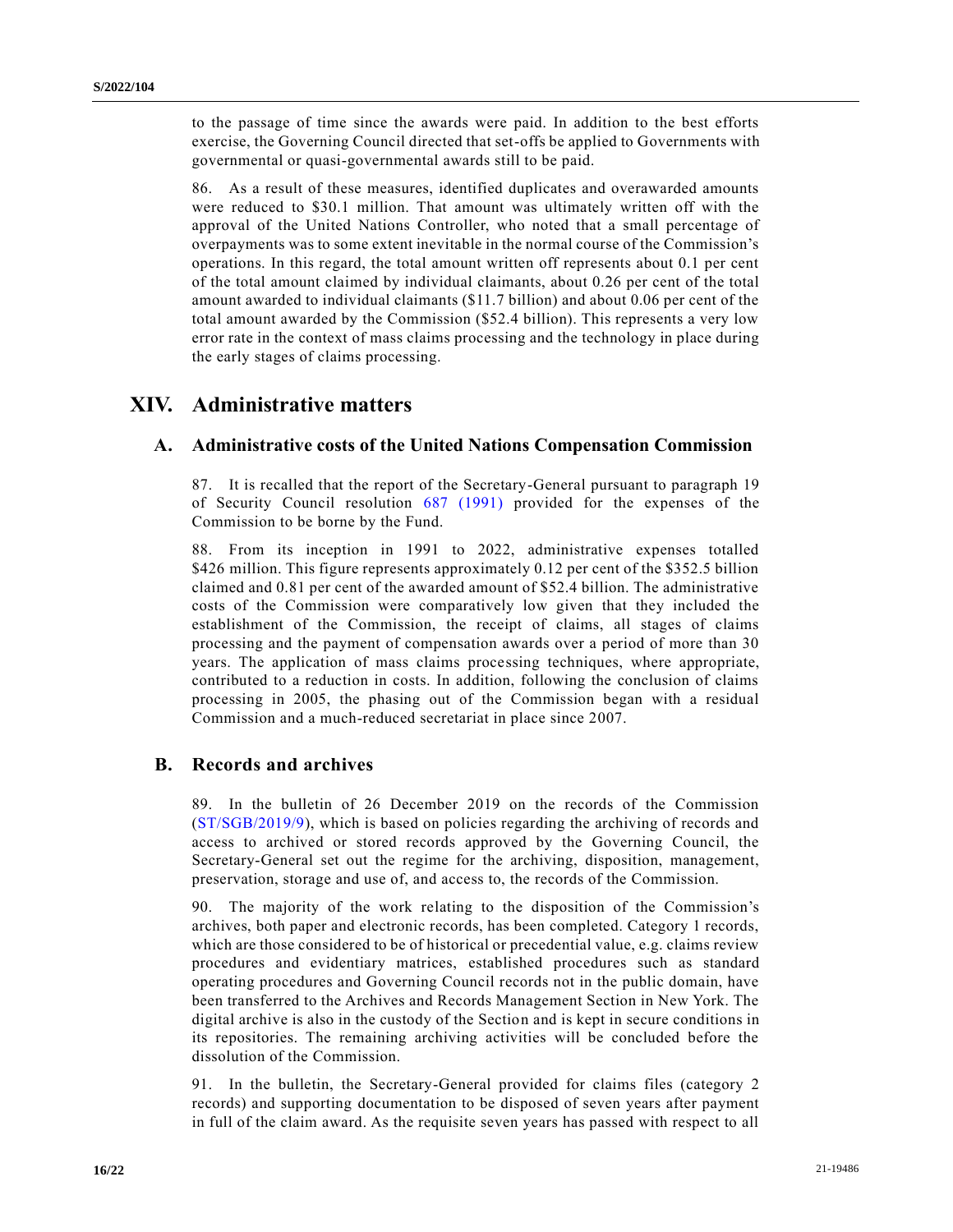but the largest claim awarded by the Commission, which has just been paid in full, the claim files have been disposed of in accordance with the bulletin.

92. The remaining records of the Commission (category 3 records), which comprise, inter alia, personnel records, financial records, administrative records and official United Nations documents in the public domain, such as Governing Council decisions and reports and recommendations made by the panels of Commissioners, as well as restricted documents, are subject to the archival and disposal rules and procedures applicable to all United Nations offices and departments.

#### **C. Closure-related matters**

93. The secretariat has continually downsized, and since 2016 there have been two staff members in the Professional category and one support staff member. The two Professional staff members are at the age of retirement, and efforts will be made to transition the support staff member to a position within the United Nations Secretariat.

94. These staff members will remain in their roles for a short period of time following the closure of the Commission to address residual issues of an administrative and financial nature, including archiving, the necessary audits by the Office of Internal Oversight Services and the Board of Auditors, as well as the final accounting and transfer of any remaining funds to the Government of Iraq. The final session of the Governing Council will be held following the completion of these audits to conclude the remaining matters related to the dissolution of the Commission and the Fund.

95. The Governing Council, taking into consideration the views of the United Nations Controller, decided that an amount of \$2 million should be set aside to cover all post-closure activities and costs, the majority of which are associated with the storage and preservation of the Commission's category 1 records in the custody of the Archives and Records Management Section.

96. The Commission's website will be maintained indefinitely.

### **XV. Conclusion**

97. The Commission demonstrates what multiple States with varied interests can achieve through positive cooperation at the United Nations. It faced the daunting task of administering the claims of the numerous Governments, nationals and corporations that suffered loss, damage or injury as a result of the unlawful invasion and occupation of Kuwait by Iraq.

98. For more than 30 years, the Commission has shown the possibility of post-war reconstruction and reconciliation by Member States acting through the United Nations. Since its inception, the Governing Council has hosted representatives of Iraq and Kuwait, playing a role in the reconciliation of relations between the two States. Iraq persisted with its deposits in the face of significant economic and security challenges, including the coronavirus disease (COVID-19) pandemic, and Kuwait engaged positively and constructively with the Council, contributing to the Commission's success.

99. Since the Commission's establishment, it has worked in a novel, complex and ever evolving context, resolving nearly 2.7 million claims with an asserted value of over \$352 billion. The sheer number of claims and the diligence with which they were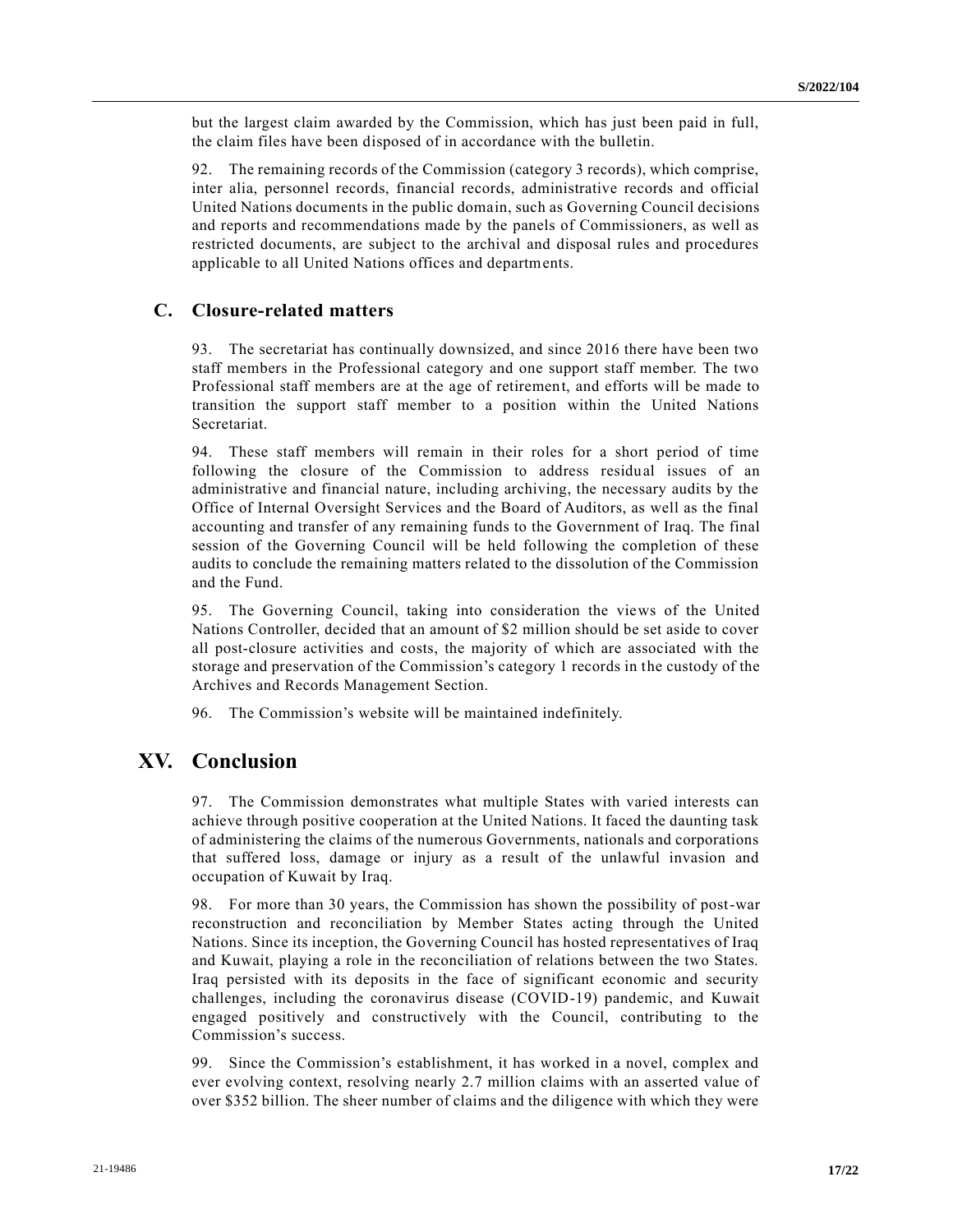reviewed and the awards were provided is testament to the efforts and dedication of the staff of the Commission and the members of the Governing Council.

100. With the last payment of compensation awards made on 13 January 2022, the Commission has fulfilled its mandate, and its work will be coming to an end. The commitment of all those engaged over the past 30 years is a strong demonstration of post-conflict reconciliation in action.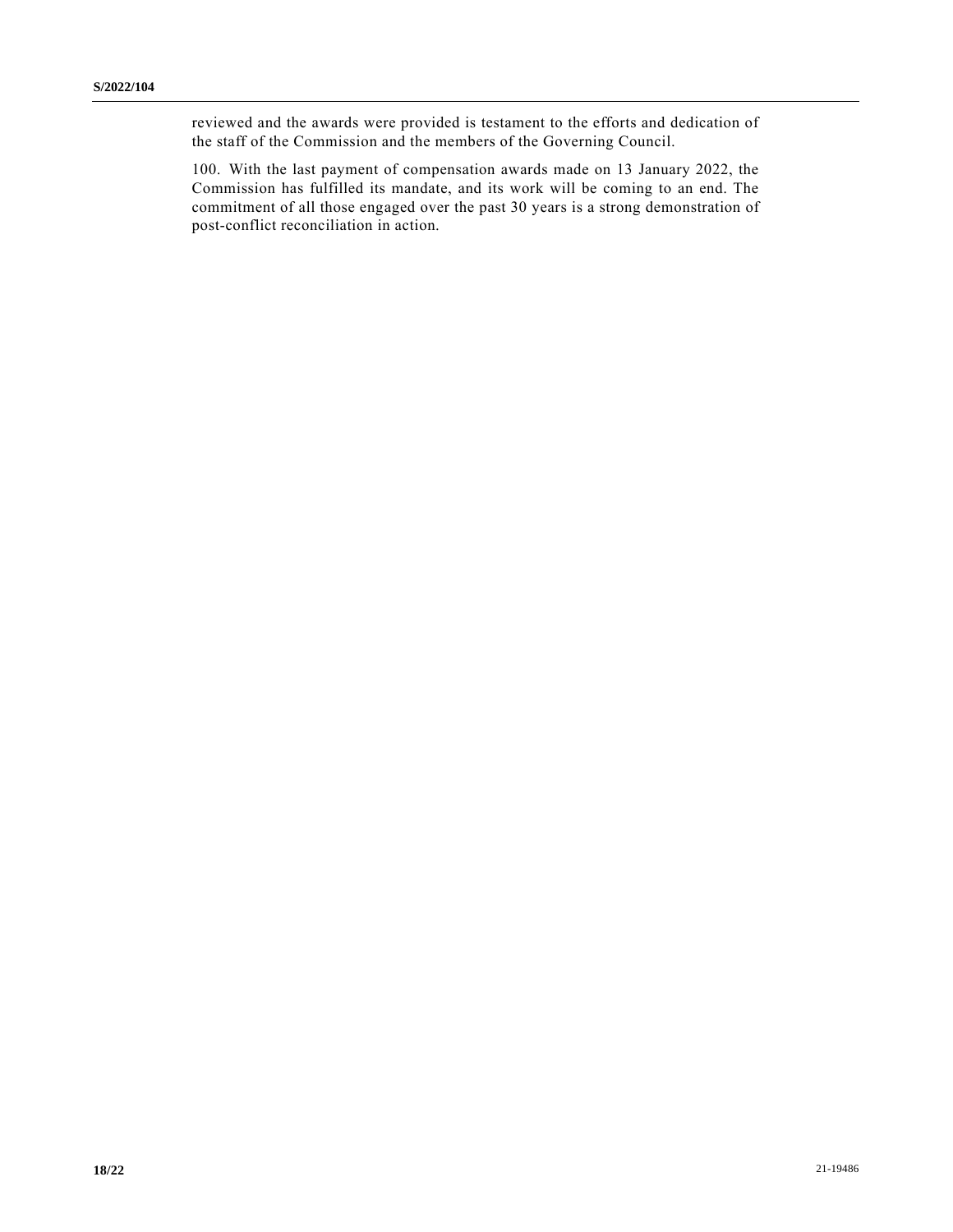#### **Enclosure I**

## **Summary of amounts awarded and paid, by claims category**

|  | (United States dollars) |  |
|--|-------------------------|--|
|  |                         |  |

| Category      | Number of<br>successful claims | Compensation<br>awarded (see<br>enclosure II) | Payments made <sup>a</sup> | <i>Awarded amounts</i><br>not payable <sup>b</sup> | Outstanding payable<br>award balances |
|---------------|--------------------------------|-----------------------------------------------|----------------------------|----------------------------------------------------|---------------------------------------|
| $\mathbf{A}$  | 852499                         | 3 149 692 000                                 | 3 115 269 873              | 34 422 127                                         | $\theta$                              |
| B             | 3935                           | 13 435 000                                    | 13 374 888                 | 60 113                                             | $\overline{0}$                        |
| $\mathcal{C}$ | 672 519                        | 5 189 293 624                                 | 5 181 122 263              | 8 171 359                                          | $\overline{0}$                        |
| D             | 10 673                         | 3 520 313 158                                 | 3 5 1 7 8 8 7 0 5 0        | 2 4 2 6 1 1 0                                      | $\overline{0}$                        |
| E             | 3 7 0 3                        | 26 423 450 764                                | 26 420 280 072             | 3 170 692                                          | $\overline{0}$                        |
| F             | 290                            | 14 087 172 169                                | 14 085 216 063             | 1956 106                                           | $\theta$                              |
| <b>Total</b>  | 1 543 619                      | 52 383 356 715                                | 52 333 150 209             | 50 206 506                                         | $\mathbf{0}$                          |

*<sup>a</sup>* Payments represent total awards paid, taking into account refunds or recoveries as a result of the correction of awards.

*<sup>b</sup>* Awards that are not payable relate mainly to amounts in respect of claimants not located before the deadline of 30 September 2006 and are net of unrecovered duplicate awards (see para. 85 of the report).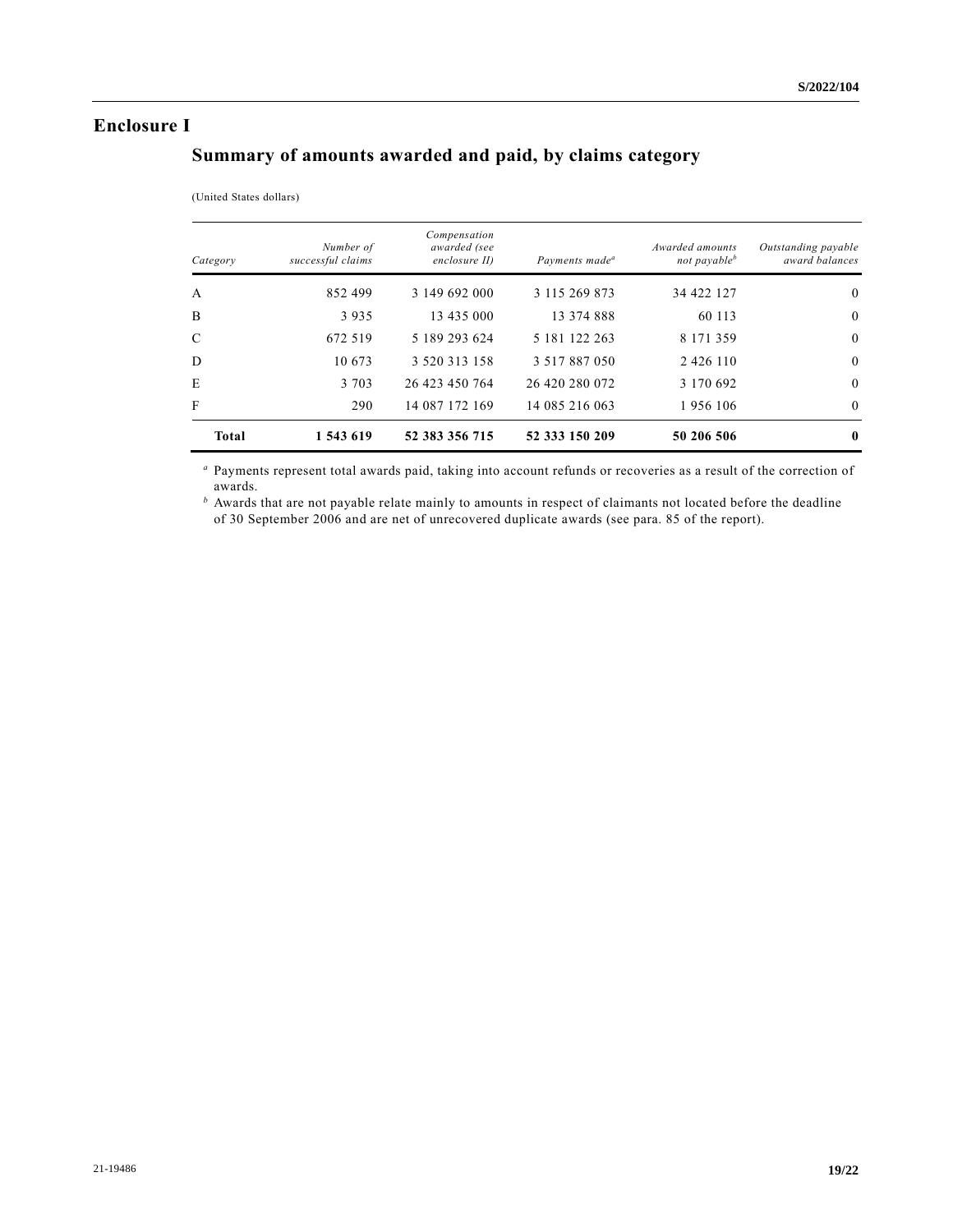## **Enclosure II**

## **Summary of compensation awards, by submitting entity and claims category**

(United States dollars)

| Submitting entity                        | Category A  | Category B       | Category C    | Category D       | Category E       | Category F  | Total            |
|------------------------------------------|-------------|------------------|---------------|------------------|------------------|-------------|------------------|
| Afghanistan                              |             |                  | 6 678 681     |                  |                  |             | 6 678 681        |
| Algeria                                  | 69 500      | 10 000           | 1 0 3 1 3 2 1 | 75 479           |                  |             | 1 186 300        |
| Argentina                                |             |                  | 70 539        | 148 556          |                  |             | 219 095          |
| Australia                                | 704 500     | 17 500           | 5 909 526     | 1 2 1 7 1 5 1    | 1536086          | 92 411      | 9 477 174        |
| Austria                                  | 129 000     |                  | 1715650       | 148 705          | 6 0 67 5 42      | 178 059     | 8 2 3 9 9 5 6    |
| Bahamas                                  |             |                  |               |                  | 86 145           |             | 86 145           |
| Bahrain                                  | 220 500     | $\theta$         | 691 696       | 44 3 3 0         | 3 571 509        |             | 4 5 28 0 35      |
| Bangladesh                               | 240 064 000 | 347 500          | 82 014 622    | 1 424 337        | 6 147 8 13       | 1 232 583   | 331 230 855      |
| Belgium                                  | 40 500      | 10 000           | 450 237       | 362 019          | 6 4 6 2 6 2 4    |             | 7325380          |
| Benin                                    | 10 500      |                  | 9 1 7 7       |                  |                  |             | 19677            |
| Bolivia (Plurinational State<br>of)      |             |                  | 104 153       | $\boldsymbol{0}$ |                  |             | 104 153          |
| Bosnia and Herzegovina                   | 10 037 000  |                  | 158 855       |                  | 94 038 672       |             | 104 234 527      |
| <b>Brazil</b>                            | 1 214 500   |                  | 531 801       | 5 349 981        | 2 468 554        |             | 9 5 6 4 8 3 6    |
| Brunei Darussalam                        |             |                  |               |                  | $\boldsymbol{0}$ |             | $\boldsymbol{0}$ |
| Bulgaria                                 | 4 0 54 5 00 | 7 500            | 892 102       | 66 564           | 3 304 679        |             | 8 3 2 5 3 4 5    |
| Cameroon                                 | 2 500       |                  | 10481         |                  |                  |             | 12 981           |
| Canada                                   | 1 679 500   | 35 000           | 27 863 179    | 18 717 786       | 1614 159         | 9 822 035   | 59 731 659       |
| Chad                                     | 5 000       |                  | 49 164        |                  |                  |             | 54 164           |
| China                                    | 40 737 500  | 5 000            | 394 499       |                  | 74 418 508       |             | 115 555 507      |
| Croatia                                  | 1 159 000   |                  | 520 939       | 501 843          | 4 3 2 6 4 6 6    |             | 6 508 248        |
| Cyprus                                   | 17 500      |                  | 407 064       | $\boldsymbol{0}$ | 5 759 012        | 901 279     | 7 0 8 4 8 5 5    |
| Czechia                                  | 933 000     | $\boldsymbol{0}$ | 1 193 414     |                  | 12 852 320       | 4733        | 14 983 467       |
| Democratic People's<br>Republic of Korea |             |                  |               |                  |                  | 118 750     | 118 750          |
| Denmark                                  | 67 000      |                  | 2 5 18 9 24   | 159 216          | 3 219 966        | 596 757     | 6 5 6 1 8 6 3    |
| Egypt                                    | 818 593 500 | 1 377 500        | 877 116 713   | 8 197 488        | 160 655 634      | 9 3 68 8 45 | 1875 309 680     |
| Estonia                                  | 24 000      |                  |               |                  |                  |             | 24 000           |
| Ethiopia                                 | 438 000     | 2 500            | 1 248 575     |                  | $\boldsymbol{0}$ |             | 1689075          |
| Finland                                  | 88 000      |                  | 551 073       |                  | 693 371          | 451 037     | 1783 481         |
| France                                   | 1 422 000   | 117 500          | 10 554 396    | 1601887          | 57 445 299       | 2 833 382   | 73 974 464       |
| Germany                                  | 395 500     | 17 500           | 5 149 8 15    | 2 807 414        | 67 862 423       | 7925812     | 84 158 464       |
| Ghana                                    | 34 500      |                  | 75 780        |                  |                  |             | 110 280          |
| Greece                                   | 96 500      |                  | 1 275 322     | 238 872          | 2 487 093        |             | 4 097 787        |
| Hungary                                  | 570 500     |                  | 1 274 740     | 135 488          | 2057929          | 156 600     | 4 195 257        |
| Iceland                                  | 14 000      |                  | 70 335        | 213 530          |                  |             | 297 865          |
| India                                    | 389 089 000 | 700 000          | 471 978 411   | 60 488 363       | 34 472 606       | 92 621 397  | 1 049 349 777    |
| Indonesia                                |             |                  |               |                  | $\boldsymbol{0}$ |             | $\boldsymbol{0}$ |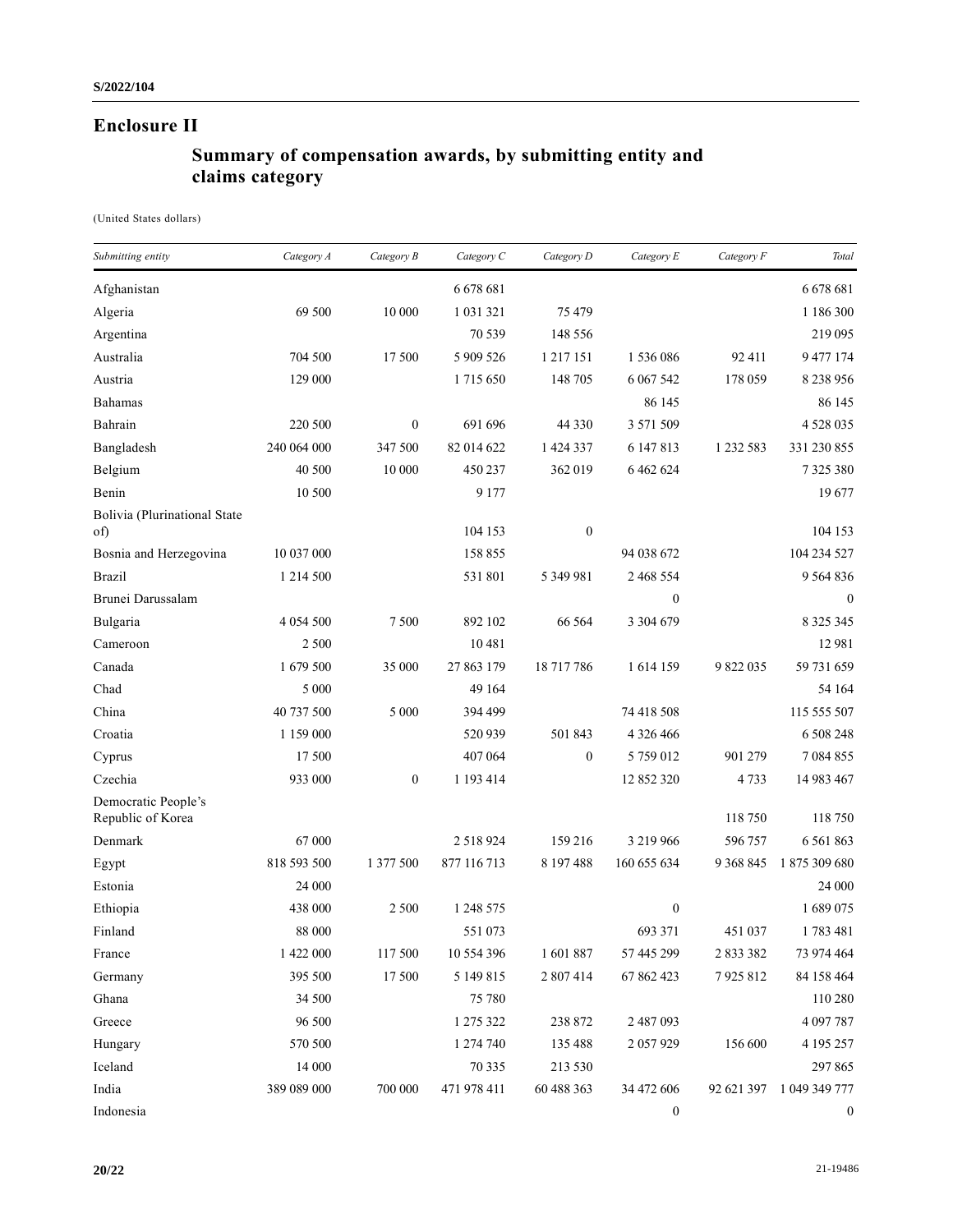| Submitting entity          | Category A  | Category B   | Category C    | Category D       | Category E       | Category F                                                 | Total         |
|----------------------------|-------------|--------------|---------------|------------------|------------------|------------------------------------------------------------|---------------|
| Iran (Islamic Republic of) | 138 523 000 | 12 500       | 43 758 971    | $\boldsymbol{0}$ | 2 402 696        | 54 865 562                                                 | 239 562 729   |
| Ireland                    | 643 500     | 12 500       | 3 474 514     | 395 788          | 12 333 617       | 285 726                                                    | 17 145 645    |
| Israel                     | 8 0 0 0     | 312 500      | 5 236 354     | 3 874 999        | 42 538 888       | 74 563 000                                                 | 126 533 741   |
| Italy                      | 490 500     | 32 500       | 3 042 492     | 1 542 262        | 19 985 255       | 615 356                                                    | 25 708 365    |
| Japan                      | 1 949 000   | $\mathbf{0}$ | 2 107 630     | 446 169          | 55 704 329       | 1 367 884                                                  | 61 575 012    |
| Jordan                     | 226 367 000 | 2 012 500    | 619 138 909   | 403 741 123      | 18 348 065       | 241 192 958                                                | 1 510 800 555 |
| Kenya                      | 74 000      | 2 5 0 0      | 101 148       |                  |                  |                                                            | 177 648       |
| Kuwait                     | 305 973 000 | 6 222 500    | 1 980 974 047 |                  |                  | 2 783 891 892 24 018 456 229 12 066 518 518 41 162 036 186 |               |
| Lebanon                    | 14 264 000  | 102 500      | 57 336 597    | 9 9 58 381       | 689 969          | 24 5 60                                                    | 82 376 007    |
| Liberia                    |             |              |               |                  | 754 014          |                                                            | 754 014       |
| Liechtenstein              |             |              |               |                  | 13 960           |                                                            | 13 960        |
| Luxembourg                 |             |              | 29 06 6       |                  | $\boldsymbol{0}$ |                                                            | 29 06 6       |
| Malaysia                   | 36 500      |              | 397 432       |                  | 7997767          |                                                            | 8 431 699     |
| Maldives                   |             |              |               |                  | 2 737 156        |                                                            | 2 737 156     |
| Malta                      | 13 000      |              | 36 050        |                  | 57857            |                                                            | 106 907       |
| Mauritius                  | 9 0 0 0     | 2 500        | 385 920       |                  |                  |                                                            | 397 420       |
| Morocco                    | 3 444 000   | 5 000        | 1 218 391     | 65 876           | 426 404          |                                                            | 5 159 671     |
| Nepal                      | 947 000     |              | 51 606        |                  |                  |                                                            | 998 606       |
| Netherlands                | 604 000     | $\mathbf{0}$ | 2 098 343     | 932 880          | 43 427 882       | 324 460                                                    | 47 387 565    |
| New Zealand                | 70 000      |              | 670 269       |                  | 2 0 5 5          | 60 833                                                     | 803 157       |
| Niger                      | 15 000      |              | 57 514        |                  |                  |                                                            | 72 514        |
| Nigeria                    | 33 500      |              | 393 073       |                  |                  | 73 491                                                     | 500 064       |
| North Macedonia            | 2 278 000   |              | 184 481       |                  | 8 3 9 7 5 0      |                                                            | 10 861 231    |
| Norway                     | 28 500      |              | 185 285       |                  | 473 310          | 23 149                                                     | 710 244       |
| Pakistan                   | 127 255 500 | 240 000      | 162 528 194   | 17 178 888       | 1734 066         | 16 535 557                                                 | 325 472 205   |
| Panama                     |             |              |               |                  | 530 243          |                                                            | 530 243       |
| Philippines                | 119 360 000 | 155 000      | 31 143 231    | 840 680          | 8758837          | 7 5 6 7 3 2 7                                              | 167 825 075   |
| Poland                     | 10 944 500  | 10 000       | 6 098 572     | 119 082          | 8 5 4 8 2 9 2    | 897313                                                     | 26 617 759    |
| Portugal                   | 5 000       |              | 63 497        | 34 597           | 43 162           |                                                            | 146 256       |
| Republic of Korea          | 2 818 000   | 5 000        | 3 689 541     |                  | 68 829 264       | 1 226 772                                                  | 76 568 577    |
| Romania                    | 7 706 500   |              | 60 946        |                  | $\boldsymbol{0}$ |                                                            | 7767446       |
| Russian Federation         | 28 160 000  | 2 500        | 121 882       |                  | 89 887 591       | 1916352                                                    | 120 088 325   |
| Saudi Arabia               |             |              | 60 432        | 9 4 8 1 9 5 9    | 23 303 546       | 1 437 996 223                                              | 1 470 842 160 |
| Senegal                    | 130 000     |              | 528 067       |                  |                  |                                                            | 658 067       |
| Serbia                     | 10 050 000  | 2 500        | 1 388 853     |                  | 24 655 008       |                                                            | 36 096 361    |
| Seychelles                 | 5 0 0 0     |              | 60 418        |                  |                  |                                                            | 65 418        |
| Sierra Leone               |             |              | 164 636       |                  |                  |                                                            | 164 636       |
| Singapore                  | 18 000      |              | 467 678       | 78 891           | 3 862 476        |                                                            | 4 4 2 7 0 4 5 |
| Slovakia                   | 453 000     | 2 500        | 630 846       |                  |                  |                                                            | 1 086 346     |
| Slovenia                   | 540 500     |              | 367 233       | 26 775           | 1 205 376        |                                                            | 2 139 884     |
| Somalia                    | 1 062 500   | 32 500       | 12 241 697    | 123 797          |                  |                                                            | 13 460 494    |
| South Africa               |             |              | 196 064       |                  | $\boldsymbol{0}$ |                                                            | 196 064       |
| Spain                      | 56 500      |              | 643 227       | 160 914          | 591 880          | 416 402                                                    | 1 868 923     |